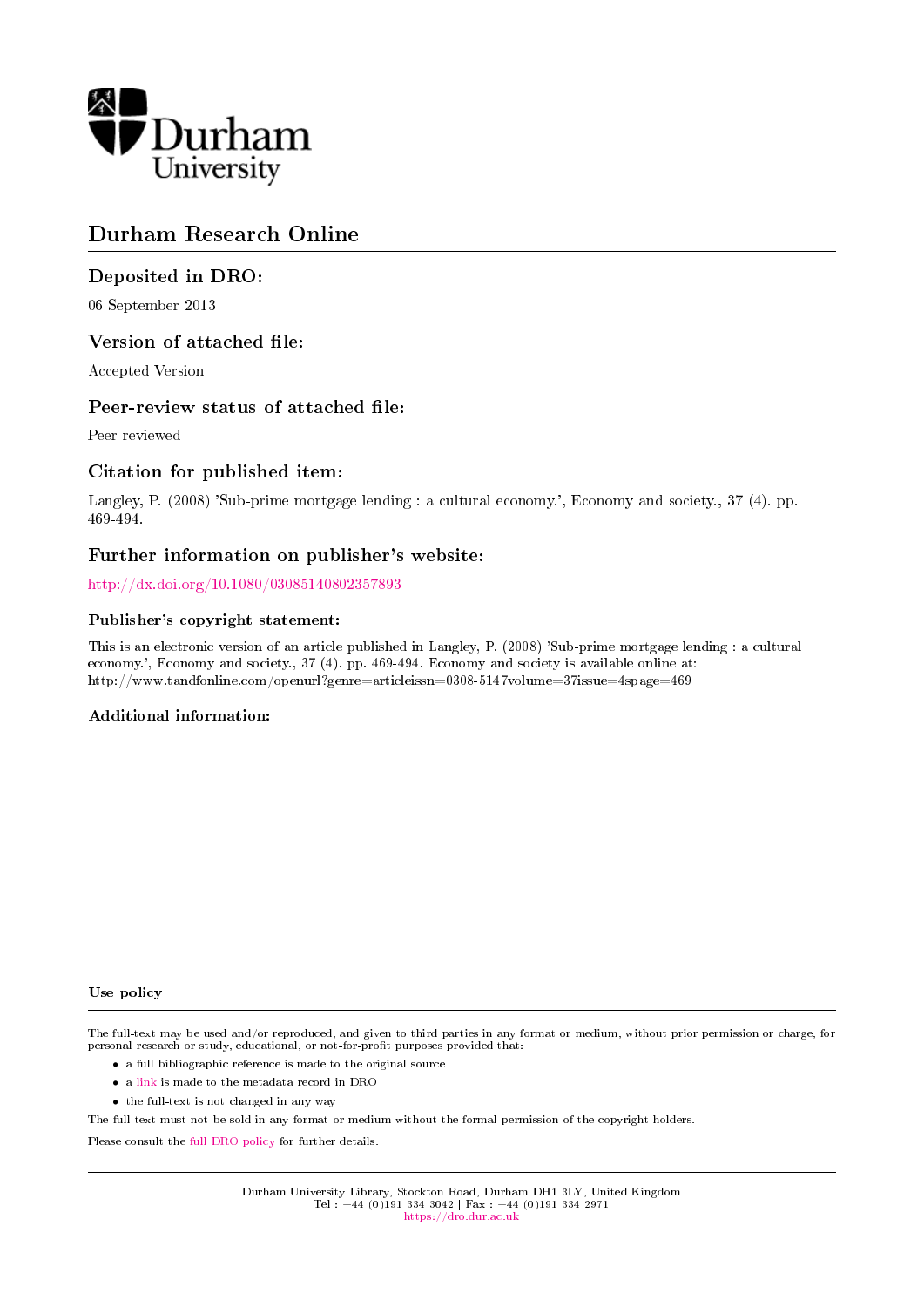# **Sub-Prime Mortgage Lending: A Cultural Economy**

Dr Paul Langley Senior Lecturer in Politics Division of Politics and History School of Arts and Social Sciences Northumbria University Newcastle-upon-Tyne NE1 8ST United Kingdom Email: [paul.langley@unn.ac.uk](mailto:paul.langley@unn.ac.uk)

# **Biographical Note**

Paul Langley studied politics, history and international political economy at the University of Newcastle-upon-Tyne. He is currently Senior Lecturer in Politics at Northumbria University, and has recently completed a three-year term as Convenor of the International Political Economy Group (IPEG) of the British International Studies Association (BISA). Paul is author of *The Everyday Life of Global Finance: Saving and Borrowing in Anglo-America* (Oxford University Press, 2008), and *World Financial Orders* (Routledge, 2002). At present his research focuses on the intersections between housing, mortgage and financial markets.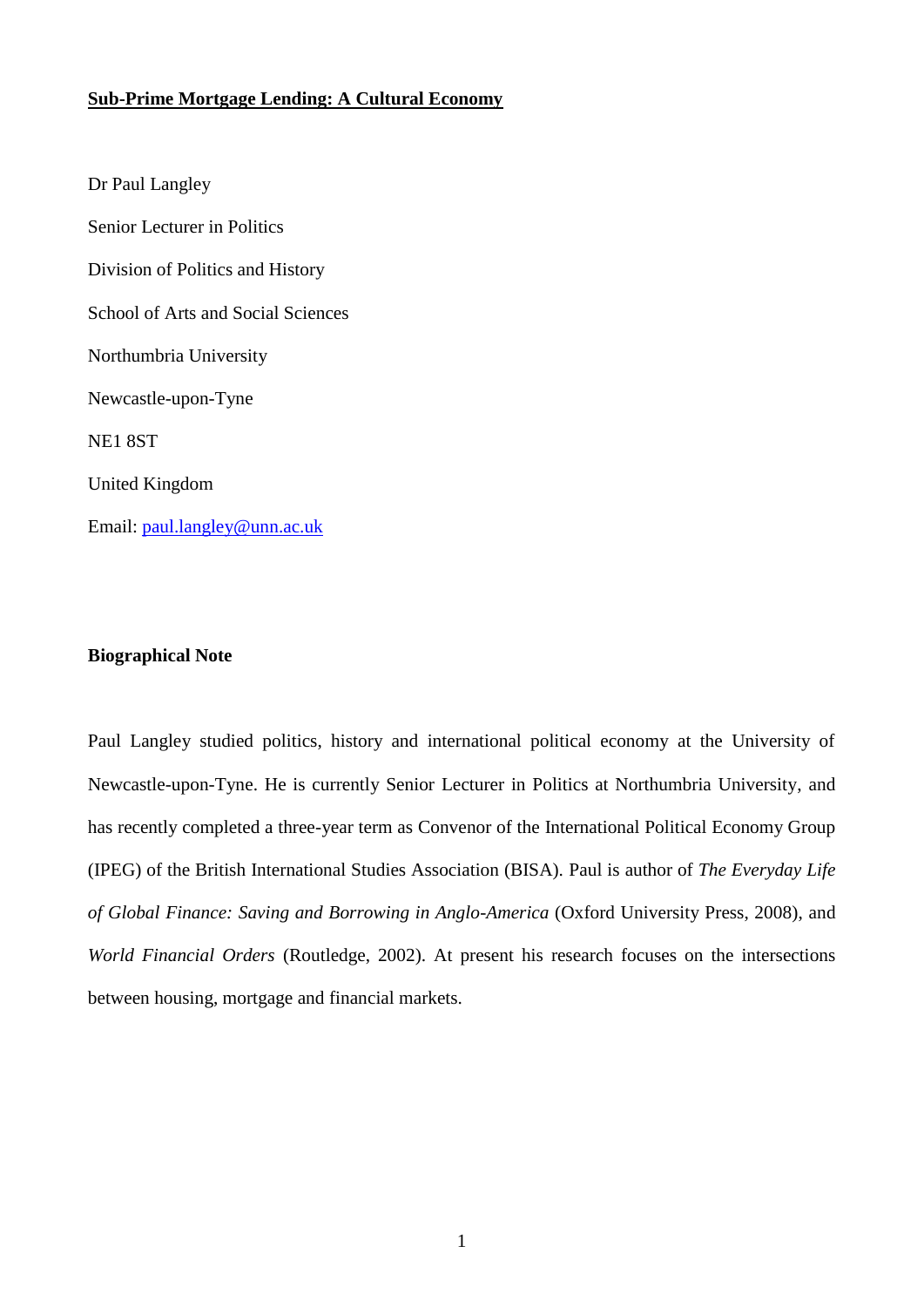### **Sub-Prime Mortgage Lending: A Cultural Economy**

### **Abstract**

Developing cultural economists' concerns with the assembly of agency in financial markets, agency in sub-prime mortgage lending in the United States is shown to have been made up through calculative devices of risk. Credit reporting and scoring provided for the targeting, sorting, pricing and governing of customers in terms of risk. The securitization of mortgages into risk-structured financial instruments made possible extended lending. Interest-only adjustable rate mortgage products called up mortgagors who, as leveraged investors, embraced risk in a rising property market. The current sub-prime mortgage crisis is understood in critical terms as a moment when the contradictions of these risk devices and their incapacity to capture the uncertain future have come to the surface, and agency in sub-prime lending has been disassembled. Cultural economy is thus shown to make a distinctive contribution to the politicization of sub-prime that stresses the ambiguous politics of calculation.

**Keywords:** sub-prime mortgages; cultural economy; agency; risk-based pricing; securitization; adjustable rate mortgages.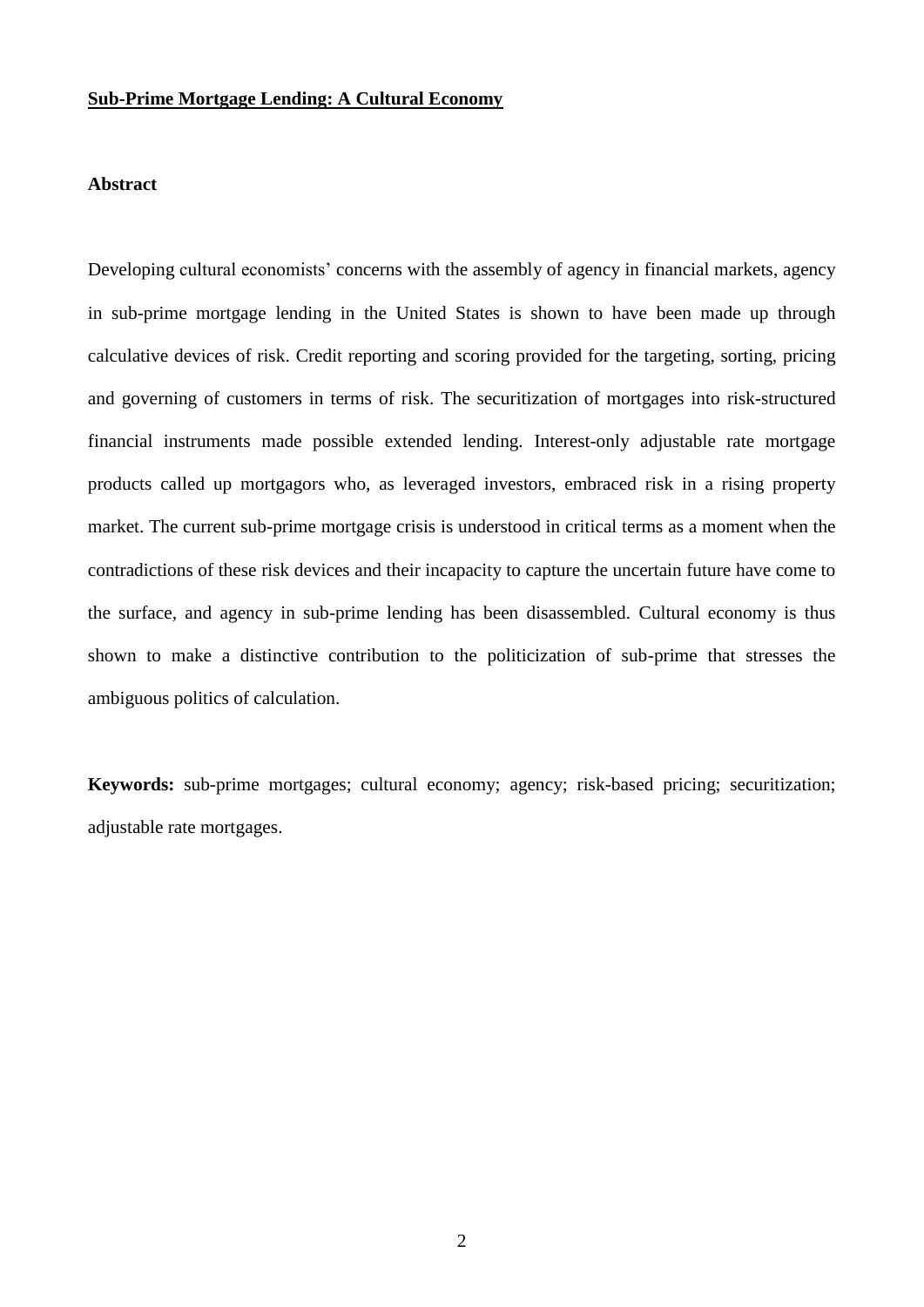#### **Introduction: 'unscrupulous lenders'**

Contributing to a hearing of the Congressional Joint Economic Committee in March 2007, Senator Charles E. Schumer stated that the boom in sub-prime mortgage lending that had gathered pace from the mid-1990s was 'a terrible instance where a lack of oversight has led to a Wild West mentality among unscrupulous lenders and, frankly, the exploitation of large numbers of financially unsophisticated borrowers' (cited in Peters and Andrews, 2007). For Senator Christopher J. Dodd (2007a), Chairman of the Senate Banking, Housing and Urban Affairs Committee, sub-prime lenders originated mortgages 'on the basis of the value of the property, not the ability of borrowers to repay. This is the fundamental definition of predatory lending'. Such remarks would seem broadly typical of the representation of sub-prime mortgage lending that has now come to prevail. Ever since a crisis began to emerge in late 2006, and particularly after this crisis fed into the 'credit crunch' that has engulfed global financial markets from August 2007, politicians and the popular media have been queuing-up to take aim at sub-prime lenders. The result has been a policy consensus that lenders in this sector of the mortgage market were out of the control of public authorities, and that a predatory and exploitative bubble of lending was inflated which fed off low interest rates and rapidly rising house prices. By way of illustration, the Mortgage Reform and Anti-Predatory Lending Act has, at the time of writing in January 2008, passed through the House of Representatives and is awaiting a Senate vote. Emerging out of the House Committee on Financial Services, the Act makes provision for a national standard in the licensing of lenders, guarantees of responsible lending, and the prohibition of abusive lending.

Given the misery currently being experienced by many sub-prime mortgagors and the reverberation of the crisis throughout the financial and 'real' economies, the condemnation of sub-prime lenders and the regulatory response that follows from it are understandable. Nonetheless, this representation of sub-prime mortgage lending gives rise to a very significant question: if the boom in sub-prime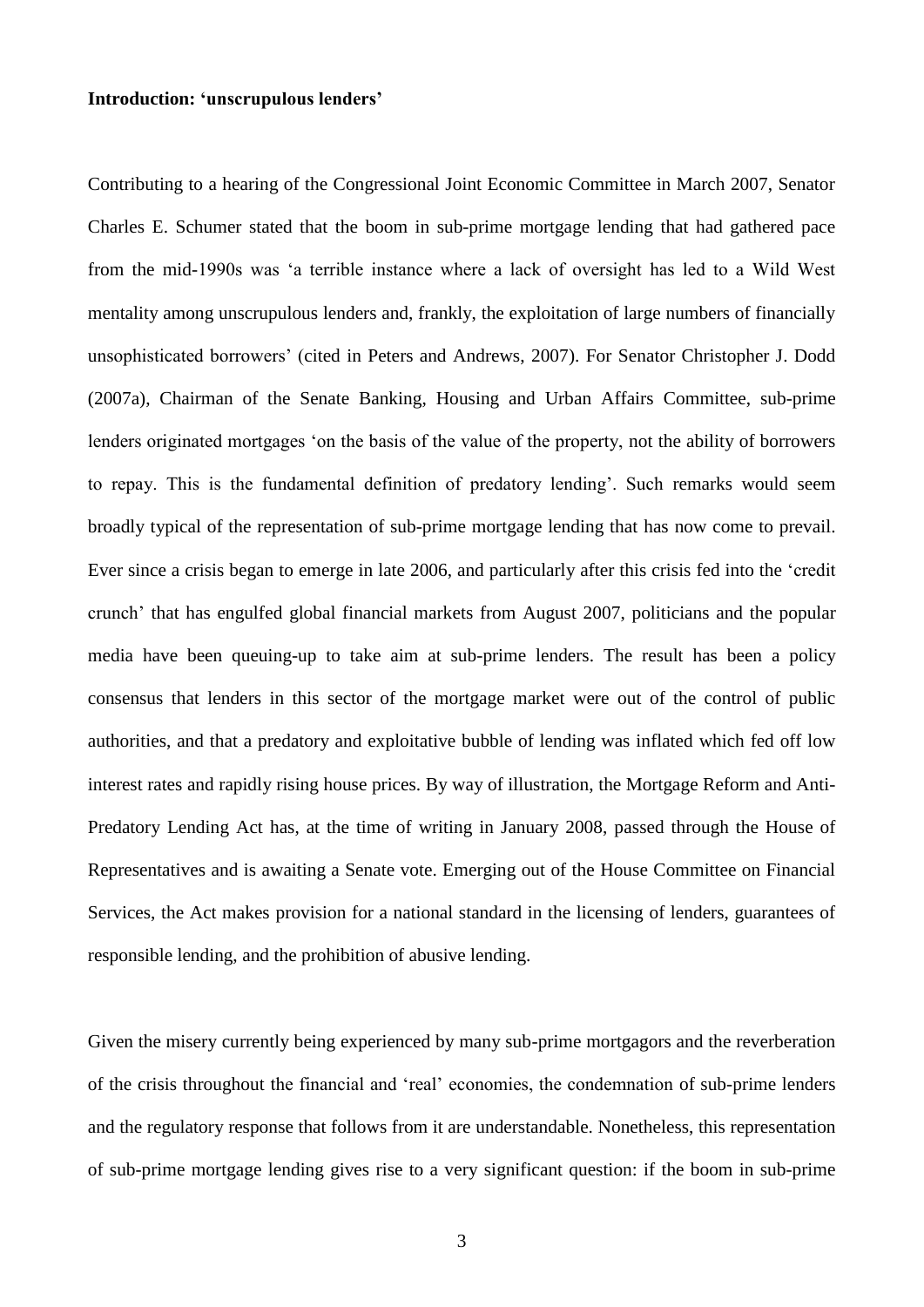lending can appear as so deleterious and deadly in the context of the current crisis, how did it materialize over more than a decade as a largely undisputed and extremely profitable venture? It is possible, of course, to fall back on canonical texts and trusted truisms in order to begin to answer this question. Writing prior to the crisis, for example, Edward Chancellor (2005) draws insights from Keynes and Minsky to warn that an irrational lending bubble is inflating in the US and that, as in the past, the bubble will inevitably burst. The boom in sub-prime lending comes to be regarded as typical of what happens when 'unscrupulous lenders' are left unchecked by regulators to pursue their innate motivations, thereby reinforcing deep-seated popular suspicions of Wall Street's financiers that, while undermined in recent decades, have certainly not evaporated in American society (see Fraser 2005). However, to view the boom in sub-prime lending as nothing new is highly problematic. Across the financial media, coverage of the crisis has consistently stressed how sub-prime lending turned on recent innovations and techniques that are especially notable due to their complexity. It is this emphasis on the specifics of the materialization of sub-prime mortgage lending that I want to critically explore here, taking inspiration from and contributing to the growing literature on 'cultural economy' and 'the cultural economy of finance' in particular.

For Michael Pryke and Paul du Gay (2007), cultural economy is a 'broad church' inhabited by 'a variety of approaches to the analysis of economic and organizational life' (p. 340). What unites these approaches, they continue, is 'a shared focus on the heterogeneous ways in which objects and persons (firms, markets, consumers) are "made up" or "assembled" by the discourses and *dispositifs* of which they are supposedly the cause'. Thus, while cultural economy is the outcome of diverse responses by those studying economic life to the 'cultural turn' in social theory (Amin and Thrift, 2004; du Gay & Pryke, 2002), it has nonetheless become marked by a tendency to ground these responses in science and technology studies and especially the actor-network theory (ANT) of Bruno Latour (1987, 1999, 2007) and Michel Callon (1998, 1999, 2005). For Latour (1999), ANT entails an ethnomethodological commitment not to 'claim to explain the actors' behaviour and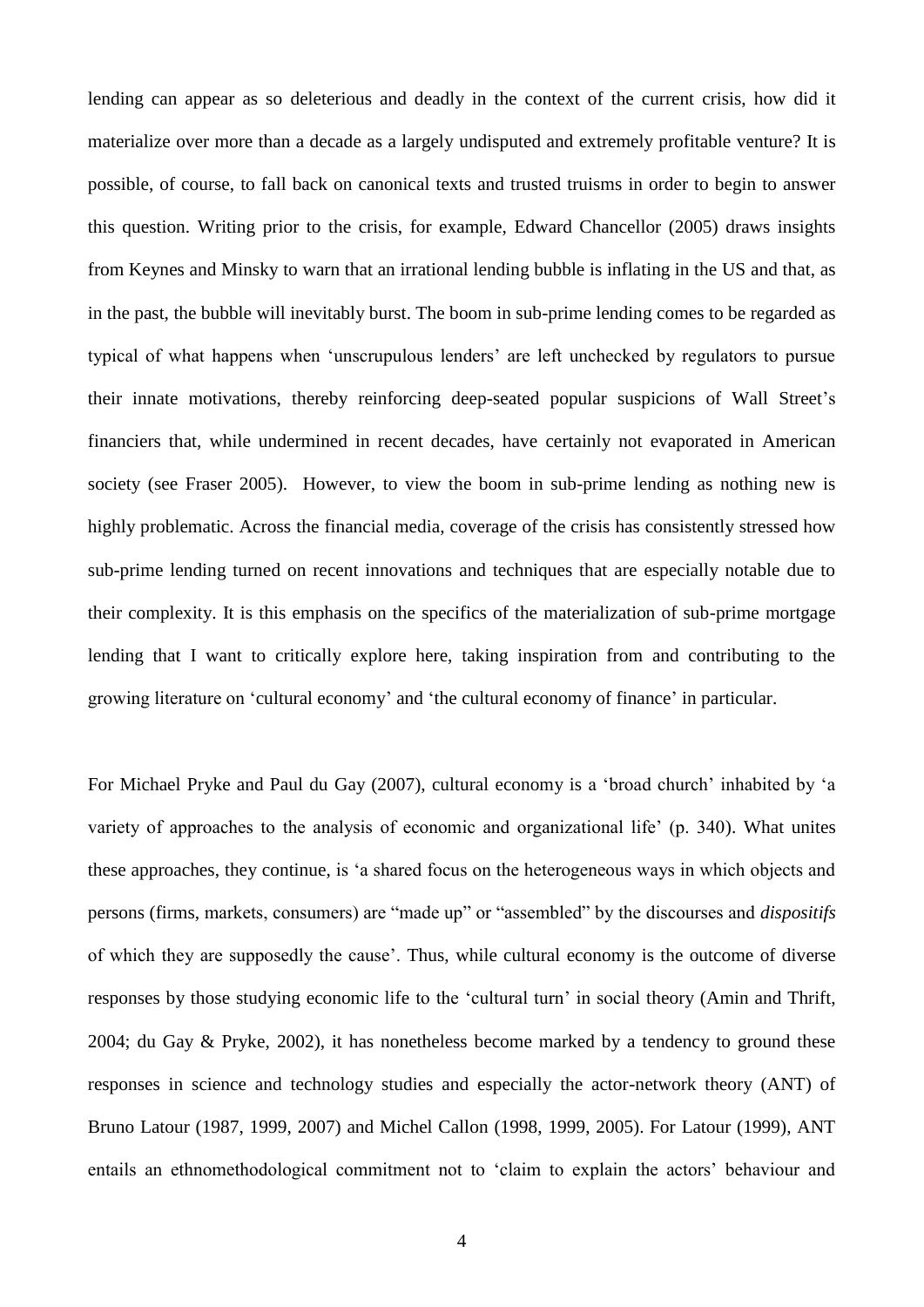reasons, but only to find the procedures which render actors able to negotiate their ways through one another's world-building activity' (p. 21). For Callon (2005), meanwhile, agency 'as a capacity to act and to give meaning to action' - or what, drawing on Deleuze, he terms *agencement* – is inseparable from the 'prostheses, tools, equipment, technical devices, algorithms, etc.' that potentially make it up (p. 4). In organized, dynamic and decentred market networks specifically, 'distributed agency' is not the 'the encounter of (already 'agenced') persons and devices', but 'the very result of these compound *agencements*' (Muniesa, Millo and Callon, 2007, p. 2).

Although cultural economists have addressed the assembly of agency through an array of 'market devices' across a range of relatively discrete market networks (Callon, Millo and Muniesa, 2007), the exploration of *agencement* in financial market networks has been to the forefront of this research. Donald MacKenzie (2004, 2006) has, for example, stressed the performativity of economic models of the financial market as one such device, primarily the capital asset pricing model, modern portfolio theory, and the Black-Scholes pricing model. In the assembly of agency in financial market networks, however, the issue is often how the representations and models of 'mathematized finance' come into operation (du Gay, 2007, p. 577). Therefore, attention has also focused, for instance, on the screened representation of contemporary finance through computer terminals and software programmes (Knorr-Cetina, 2003; Pryke, 2007), or the stock ticker as the first custom-tailored technology adopted in financial markets (Preda, 2006). The commonality across such diverse market devices is the way that, in the course of the assembly of agency, they render, qualify and abstract action, positioning and standardizing it in the calculative space of 'the financial market' (see Callon and Muniesa, 2005). Such insights into the assembly of agency in financial market networks are especially pertinent in the contemporary period when saving and borrowing networks have come to extend beyond 'high finance' and into the routines and rhythms of everyday life in Anglo-American society (Langley, 2008).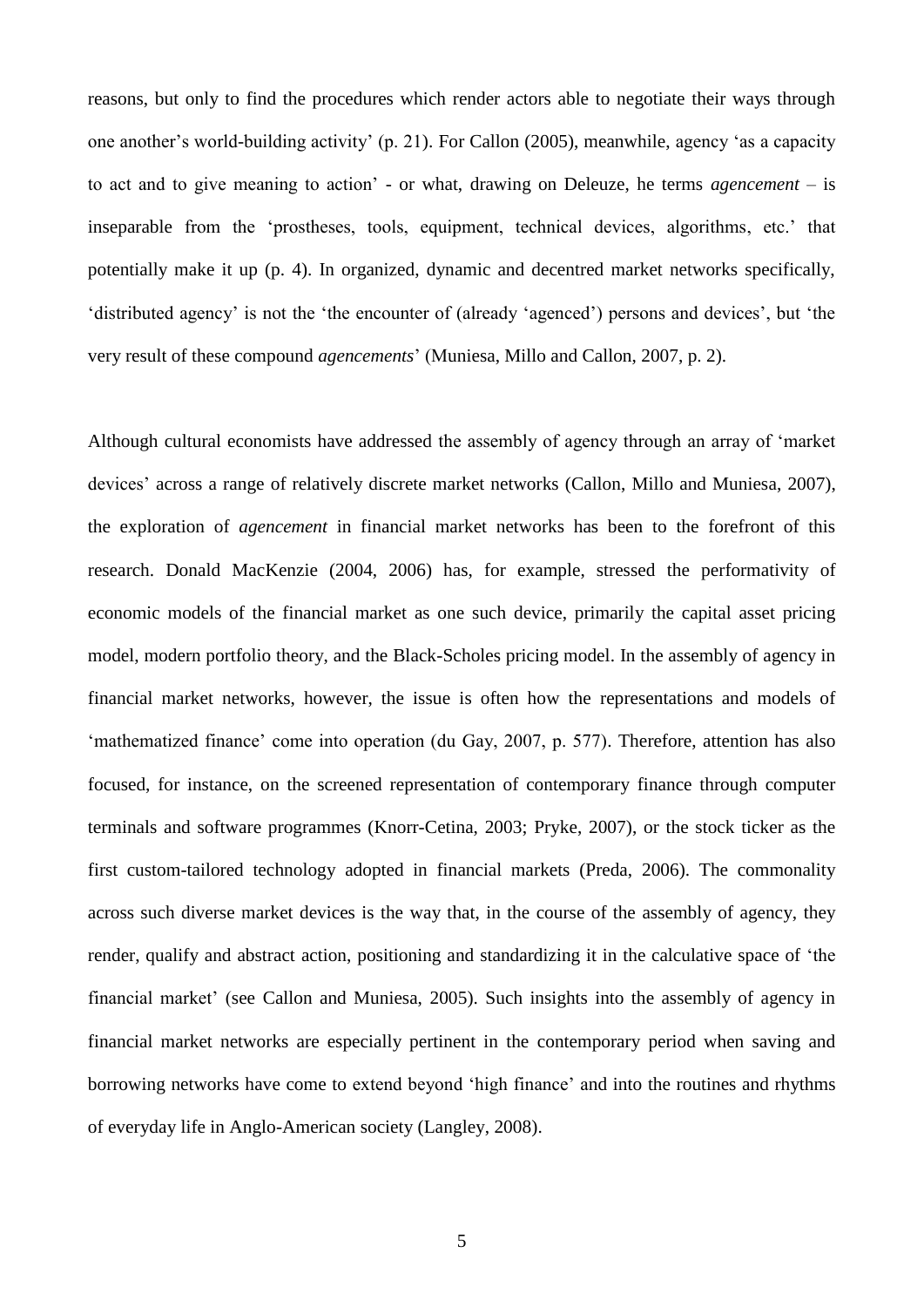In terms of the materialization of sub-prime mortgage lending, then, cultural economy can be seen to provide the basis for a distinctive and critical analysis. The coverage of the sub-prime crisis in the financial media may well have already drawn attention to the complex and technical practices of lending. Yet, the agency of lenders - including their inherent profit motives and related predatory tendencies which emerge when they are insufficiently regulated – is already assumed to be in place. A cultural economist, in contrast, is predisposed to ask how the historically specific agency of subprime lending came to be assembled. Whether or not lenders can be characterized as 'unscrupulous' or 'predatory' in a realist sense, or whether those involved fully appreciated the complexities and dangers of the practices they performed, are not the most pertinent questions to ask when it comes to understanding the materialization of sub-prime mortgage lending. Rather, what matters are the ways in which the assembly of the socio-technical agency of sub-prime lending ensured that it came to appear as a legitimate part of the contemporary financial markets, that is, as calculative and scientific. To borrow terms from Callon (1998), certain 'calculating tools' and 'technical devices' of risk were especially important, at once, to both the assembly of agency in sub-prime lending and the constitution of this more-or-less discrete 'space of calculability' (p. 23-6).

The first section below concentrates, therefore, on the significance of three key sets of calculative devices of risk in the assembly of agency in sub-prime mortgage lending from the mid-1990s. First, credit reporting and scoring tools, combined with marketing strategies, provided the basis for the sorting, targeting, pricing and governing of customers through the prism of risk. This is known as 'risk-based pricing', that is, the categorization of borrowers according to calculations as to their likelihood of default, and the charging of graduated rates of interest based on these categorizations. Second, loans made by sub-prime lenders as 'assets' were securitized and moved 'off-balance sheet'. The 'pooled' or 'packaged' future repayments of mortgagors thus provided for the payment of principal and interest on bonds structured according to risk calculations. The devices of securitization and structured finance are especially important in sub-prime networks because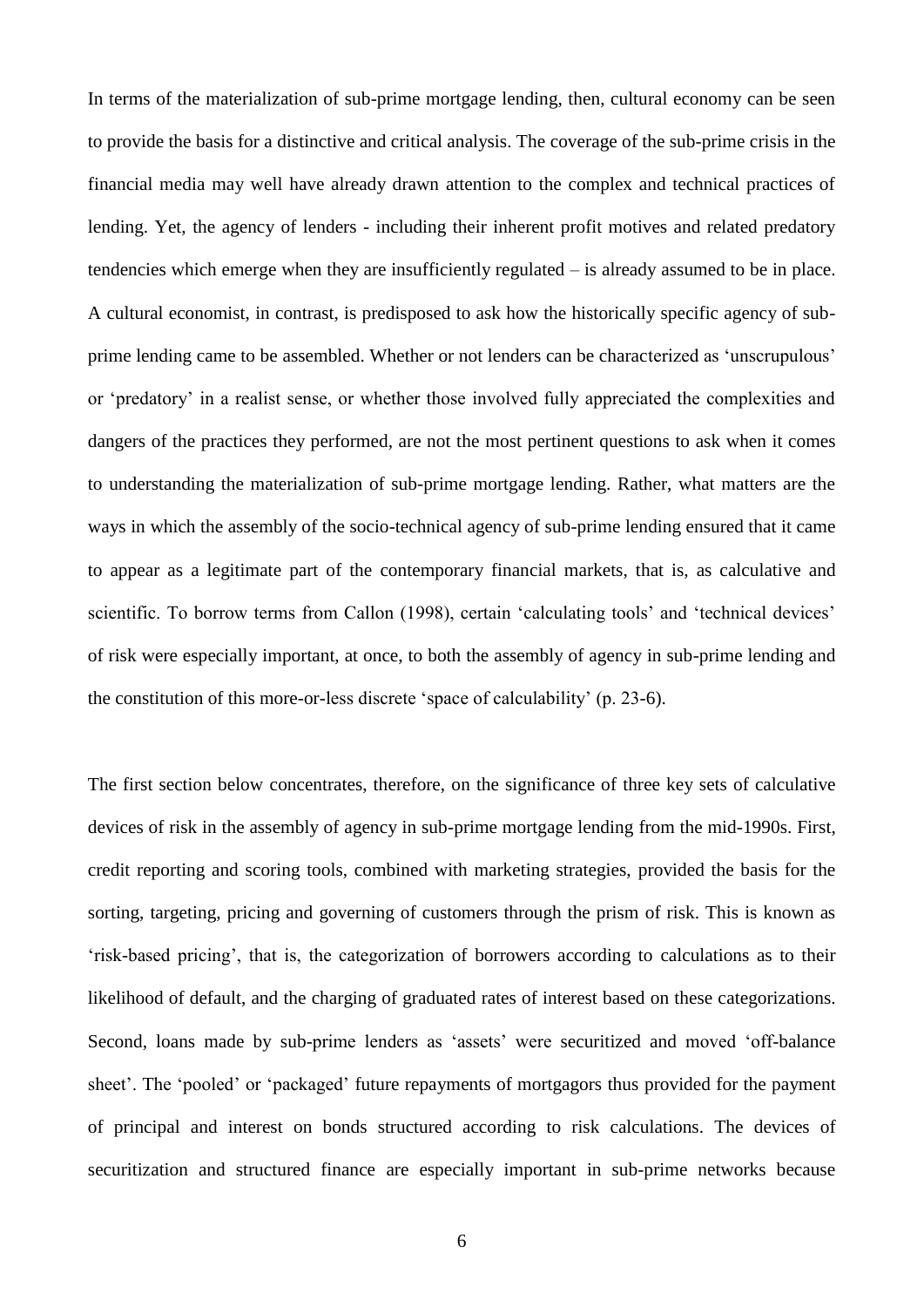specialist lenders lack the capital base of liabilities held by banks and, as such, are thoroughly reliant for asset growth on the issue, rating and structuring of bonds. Third, the interest-only and adjustable rate mortgage products which came to predominate in sub-prime lending called up mortgagors who, as leveraged investors, responsibly and entrepreneurially embraced risk in a rising property market. Such products played to and reinforced subjectivities of owner-occupation in contemporary liberal government, whereby sub-prime lending appeared as furthering opportunities for the accumulation of housing wealth, freedom and security in an 'ownership society' (Bush, 2005).

The second section below turns to address the implications that a cultural economy analysis of the materialization of sub-prime lending has for how we might understand the current crisis. Once we have asked how agency in sub-prime lending is made up, it becomes impossible to sustain an account of the crisis that apportions blame onto 'unscrupulous lenders' and/or their complex performances as 'already agenced' institutions. Cultural economy can inform an alternative critical reading of the crisis, then, as a moment when the contradictions of the key risk devices of lending have come to the surface, and agency in sub-prime lending has been disassembled. Each set of devices is shown to have been unable to capture future uncertainties through apparently rational and scientific calculations of risk. Risk-based pricing failed, in its own terms, to effectively price default risk; securitization enabled so-called 'risk spreading' amongst investors, but intensified the contraction of lending once uncertainties became apparent and liquidity dried-up; and interest-only and adjustable rate mortgage products sharply exposed borrowers to uncertainties over interest rates and house prices, and lenders to rapidly rising default rates. In each case, the second section below also examines how practitioners and policy-makers have responded as these contradictions have emerged. By way of conclusion, I reflect further upon the contribution of cultural economy to the politicization of sub-prime, responding to the charge that cultural economists tend to neglect the political.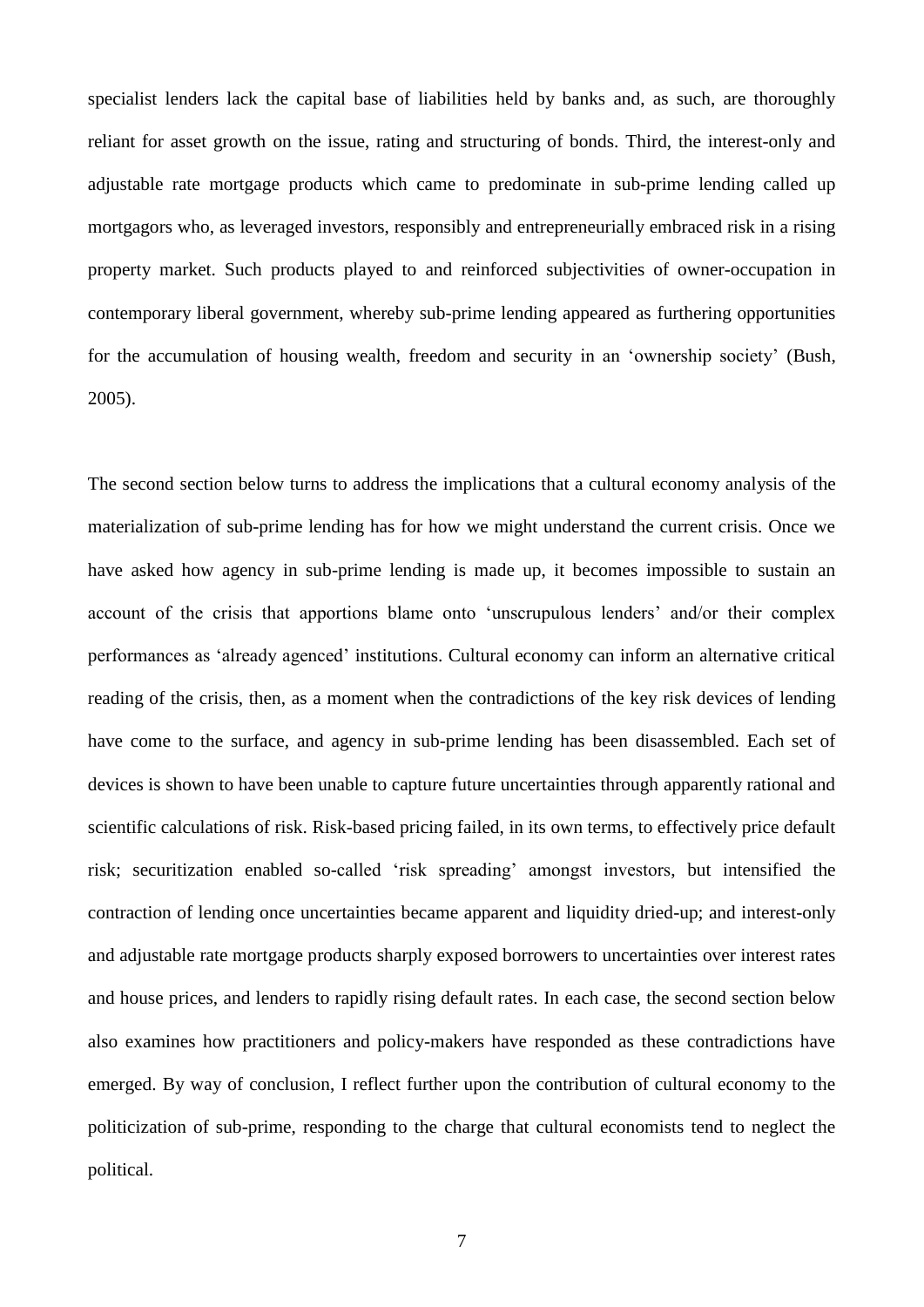#### **'Modern techniques'**

A cover story from *The Banker* magazine in August 2001 included the following rallying call:

Mortgage banks everywhere hear the news: ex-bankrupt businesspeople, struggling divorcees, freelancers and the self-employed are your best customers not your worst. Stop trying to lend at low margin to accountants, lawyers and civil servants who are reliable but earn the bank peanuts. Instead, find the customers who used to be turned away; by using modern techniques, in credit scoring and securitization, they can be transformed into profitable business (Kochan, 2001, p. 3).

The 'news' of the opportunity for 'profitable business' that this statement conveys is suggestive as to the boom in sub-prime mortgage lending that gathered pace in the United States from the mid-1990s. During this period, many individuals and households who would have previously been 'turned away' from the mortgage market on a range of grounds came to be included as a matter of routine. Mortgage lending to those deemed to fall within the category of 'sub-prime' - borrowers with a low, irregular or unverifiable incomes such as workers on temporary employment contracts or the self-employed, and/or those with poor credit histories and scores as a consequence of no borrowing record, past failures to meet obligations or bankruptcy – grew at an average annual rate of 25% between 1994 and 2003. Sub-prime lending far outpaced the rate of growth in the 'prime' mortgage sector which itself was racing ahead. In 2003, originations of sub-prime mortgages reached \$330 billion, just less that 10% of total US mortgage lending and up from only \$35 billion ten years earlier (Kirchhoff and Block, 2004). By this time, major sub-prime mortgage lenders such as Ameriquest, Countrywide, National City and New Century Mortgage had grown to become important financial market institutions in their own right. High profile acquisitions followed,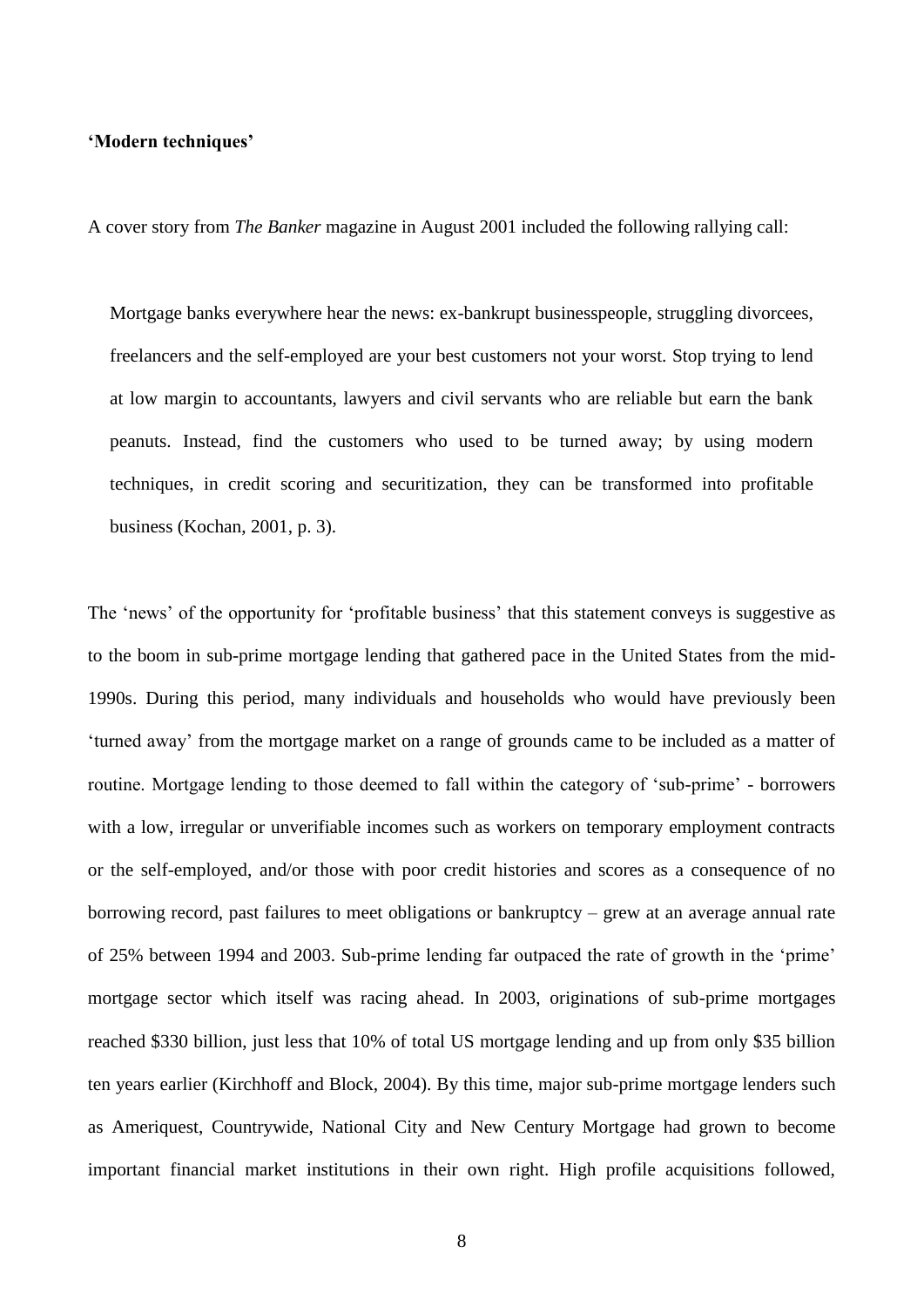including, for example, Citigroup's purchase of Associated First Capital in 2000, and HSBC's 2003 takeover of Household International. Lenders' close working relationships with realtors, appraisers and brokers, and the arrangement fees and payments made to brokers in particular, also ensured that lenders were far from alone in reaping the benefits of the boom. The rate of increase in sub-prime mortgage lending accelerated again from 2003 through to 2006, with new originations in 2006 standing at somewhere between \$605 billion and \$625 billion (*The Economist,* 2006; 2007b). Such was the scale of these new originations that sub-prime lending came to account for between onefifth and one-quarter of all new mortgage originations in the US in 2006.

Although suggestive of the boom in sub-prime mortgage lending, Kochan's (2001) statement in *The Banker* also begins to highlight that the assembly of agency in sub-prime lending networks from the mid-1990s hinged on 'modern techniques', or what I will call 'calculating tools' and 'technical devices' (Callon, 1998). In addition to the tools and devices of 'credit scoring' and 'securitization' mentioned by Kochan, certain mortgage products were also significant in a rising property market. Taken together, these tools and devices created the capacity to act and gave meaning to action in sub-prime networks, whereby profitable lending appeared as rational and scientific.

# *Credit scoring and risk-based pricing*

Credit scoring makes it possible for sub-prime lenders to target borrowers who are deemed risky. It also makes possible the pricing and governing of those borrowers in terms of risk. After the apparent initial success of credit reporting and scoring in credit card networks (Burton, 2008, pp. 50-8; Leyshon & Thrift, 1999; Marron, 2007; Poon, 2007), the widespread performance of these techniques across a wide range of borrowing networks during the late 1980s and early 1990s fed the profiling of low-risk borrowers who were 'cherry picked' by lenders (Leyshon & Thrift, 1995). A transformation in banks and financial services companies was underway during this period, as the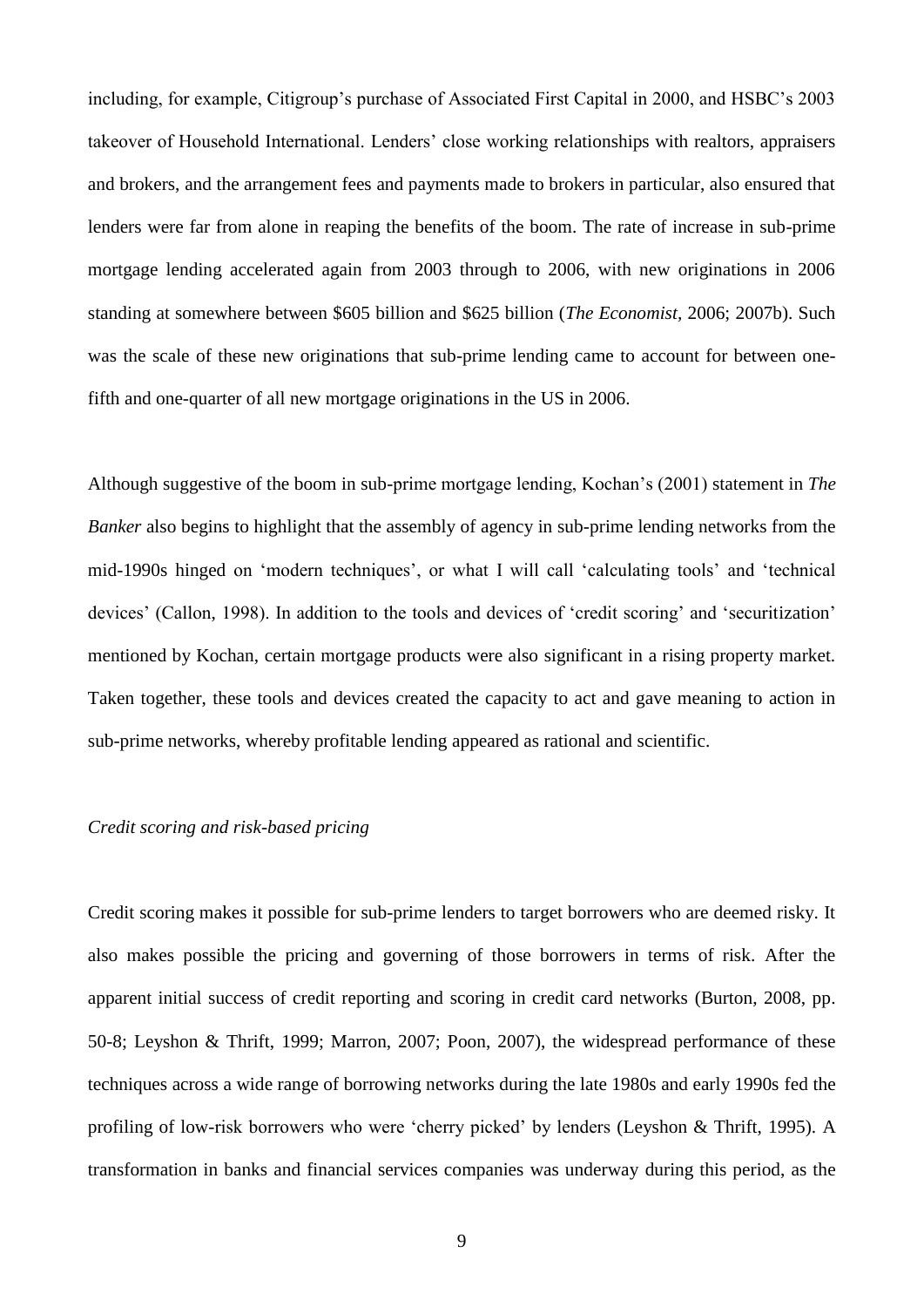purported academic discipline and profession of marketing created 'customer-orientated' organizations (Burton, 1994; Morgan and Sturdy, 2000). For mainstream lenders, as Gary Dymski (2005) summarises, 'The search for financial customers' became 'quite different than in even the recent past', as 'thick sets of somewhat heterogeneous borrowers and depositors in well-defined geographic markets' were replaced by 'thin sets of well-defined and homogeneous borrowers and depositors, in shifting sets of geographic markets' (p. 449). But, in concentrating their attention on these 'prime' customers, mainstream lenders, in effect, sorted but neglected a particular category of borrower or 'market space' that gradually became the focus for sub-prime lenders (Burton et al., 2004, p. 13). This is indeed a significant 'market space'. In US mortgage networks, borrowers with a FICO score above a threshold of 620 (up to a maximum of 850) are deemed prime, leaving around 20% of borrowers that are being monitored and measured by the credit report and scoring companies as 'sub-prime' (Chinloy and MacDonald, 2004, p. 153).

In sub-prime mortgage lending, the combination of credit scoring devices and marketing strategy led contingently not only to the targeting of a sub-prime 'market space', but also to the sorting, stratification and pricing of that market segment as a series of more closely-defined 'thin sets'. Once sorted and categorized according to their probability of default, borrowers were charged graduated rates of interest based on these categorizations. This so-called 'risk-based pricing' was first established amongst home and car insurance providers during the mid-1980s, whereby potential policy-holders deemed to be 'high risk', either as a consequence of living in certain postcode areas or a 'bad' record of previous claims, were required to pay substantially greater premiums than those deemed 'low risk'. In sub-prime mortgage lending, meanwhile, the future uncertainties of a mortgagor's repayments were pre-emptively folded into the present through stratified risk calculations and pricing decisions. Thus, as automated software underwriting systems based on standards produced by Freddie Mac and Fannie Mae came to take hold throughout mortgage networks during the late 1990s, they enshrined the importance of credit scores,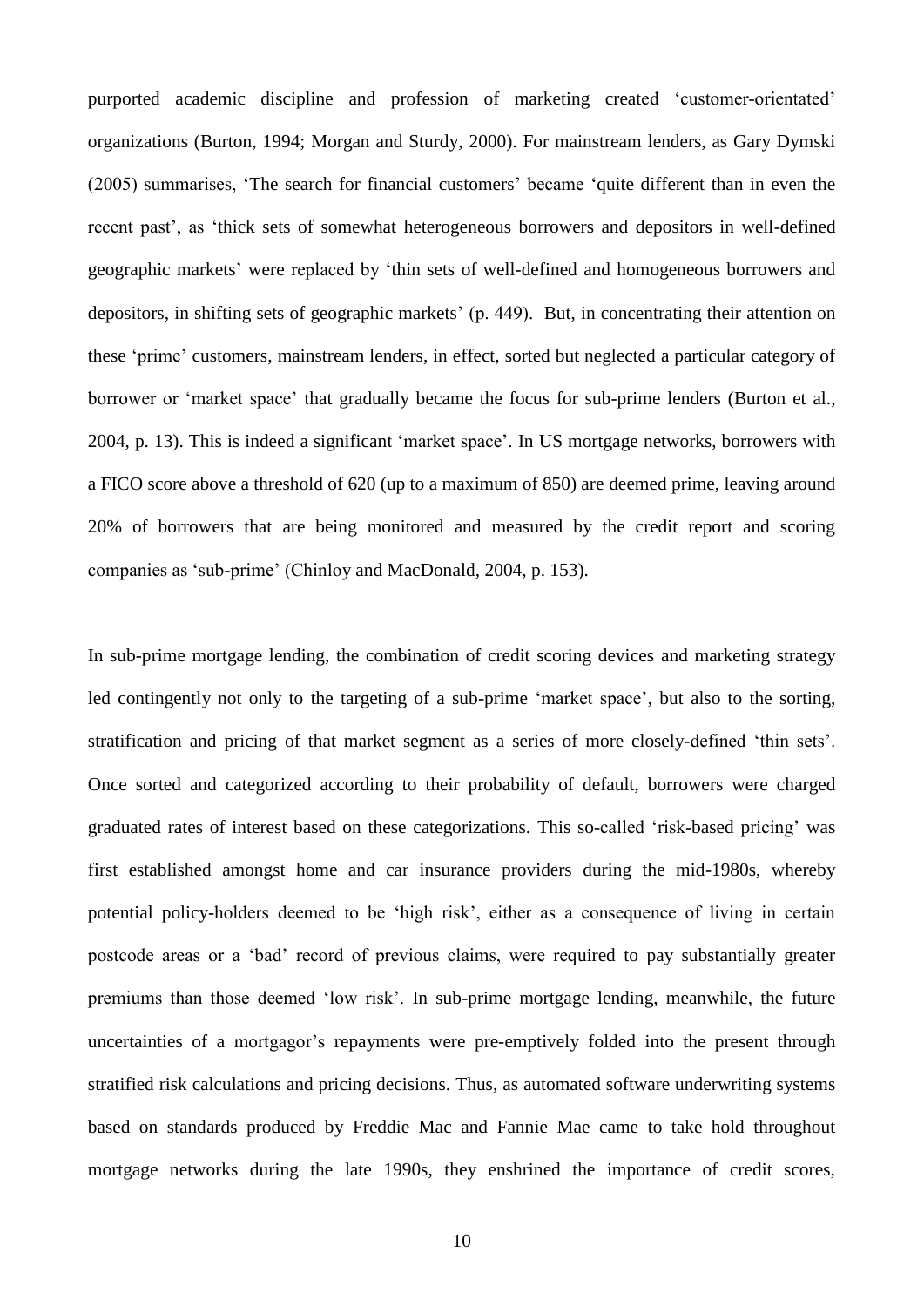segmentation and risk-based pricing in lending decisions (Stuart, 2003, pp. 124-8). Ultimately, in theory at least, 'The higher interest rates (and higher fees) charged' by sub-prime lenders insured that loans would 'remain profitable even if a fairly high default rate is realized' (Dymski, 2005, p. 450).

Once borrowers were sorted and stratified into risk cohorts through the calculations of credit scoring, the charging of relatively high rates of interest in sub-prime lending was de-politicized and become very difficult to question. In comparison with the marginalization of individuals and households in inner-city areas during the 1950s and 1960s, the apparent 'inclusion' experienced by sub-prime mortgagors limited the scope for critical questioning of the rates of interest and fees that they paid (Wyly, Atia, Foxcroft, Hammel & Phillips-Watts, 2006). Activist campaigns against the 'red-lining' of inner-city borrowers in mortgage and consumer credit lending in the mid-twentieth century had typically identified and opposed discrimination on the grounds of race in financial markets, leading to the outlawing of such exclusion through the Equal Credit Opportunities Act of 1976. The majority of sub-prime mortgagors, meanwhile, live in inner-city areas and are often African Americans and Hispanics. That they pay relatively high rates of interest is, according to government economists Crew Cutts and Van Order (2003), for example, the outcome of impartial and detached economic calculation and not prejudice.

Risk-based pricing not only found form in the assembly of agency in sub-prime lending, then, but simultaneously extended the agglomeration of borrowers and would-be borrowers as a governable population of mass financial consumers. As Donncha Marron (2007) suggests in this regard, calculative tools of risk-based pricing become significant to contemporary liberal government not by scientifically dividing populations between 'included' and 'excluded', but by managing the consumer population 'as a spectrum' of targeted 'sub-populations' (p. 122). Once all selfdisciplined and rational consumers are widely regarded as culpable for their own choices, it would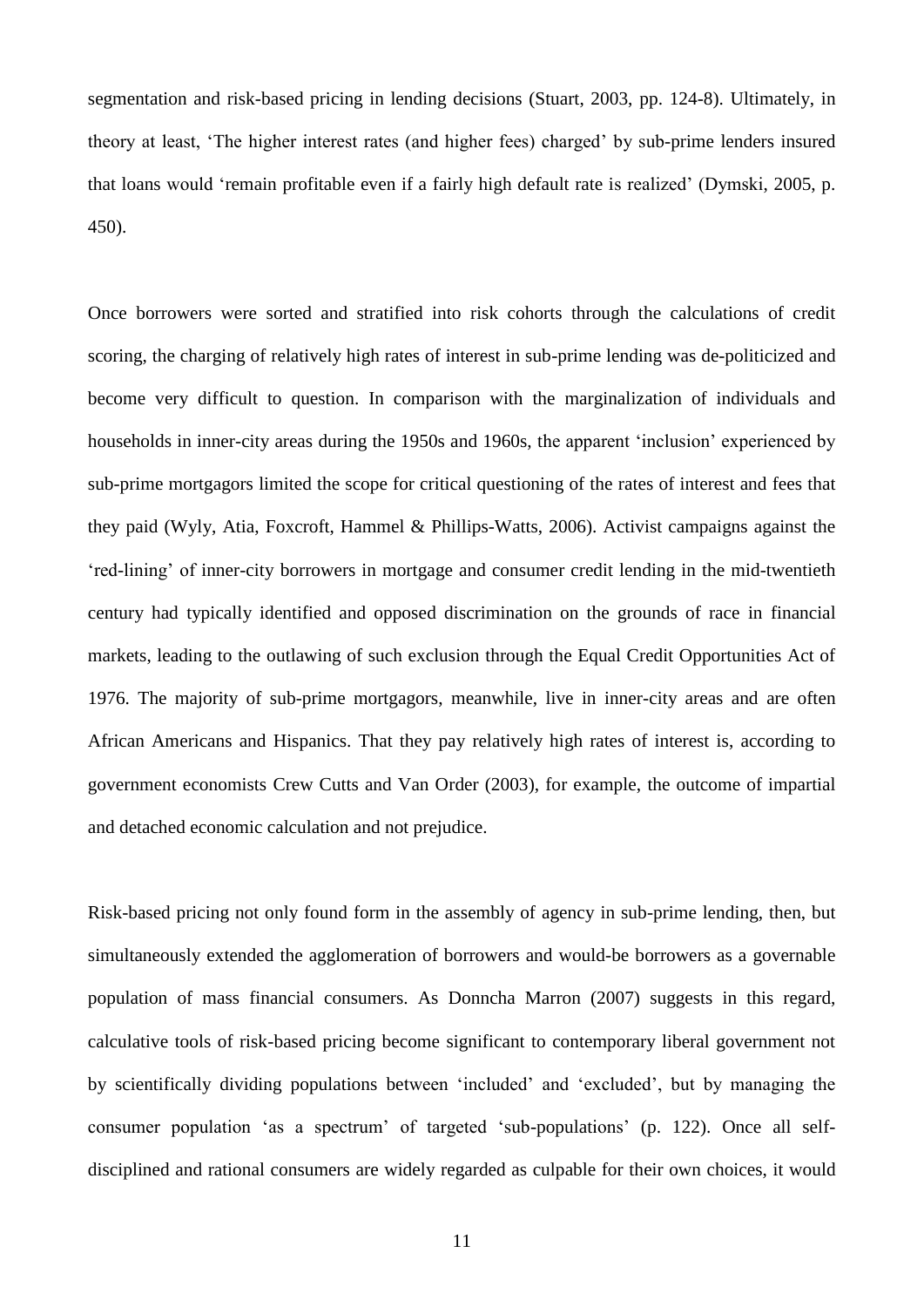only seem to be fair and in the interest of all that those who have made poor financial choices and mistakes in the past pay higher rates of interest in the present. Once a sub-prime mortgagor reestablishes their record of financial self-discipline and their credit score improves, they can reasonably expect the rate of interest that they pay to decrease into the future. Conversely, should they fail to keep up regular repayments, they are rightly sanctioned through the ratcheting-up of the interest rate that they pay.

# *Securitization and structured finance*

While securitization and structured finance have come to feature strongly in prime mortgage lending in the United States over the last three decades or so (Carruthers & Stinchcombe, 1999; Gotham, 2006; Langley, 2006; Stuart, 2003), the importance of these calculative technologies was magnified in the assembly of agency in sub-prime lending. Specialist sub-prime lenders are almost exclusively so-called 'centralized lenders' who, in contrast with banks and thrifts, do not hold a stock of savings capital on their balance sheets as liabilities. Sub-prime lenders typically enjoyed large short-term lines of credit provided by their bankers who, in some instances, were also their parent company. This provided operating capital for the initial making of loans. Sub-prime lenders were also usually either 'small cap' public corporations, or owned in partnership by banks and all manner of institutional investors (Bajaj & Haughney, 2007). So, although diverse in terms of ownership and sources of investment capital, sub-prime institutions were nonetheless reliant upon the tools of securitization for the continuous expansion of their loan books, that is, for 'asset growth'. Unlike banks who may be able to match increasing assets against increasing liabilities on their balance sheets, sub-prime lenders must move assets 'off-balance sheet' through securitization programmes. Securitization 'pools' or 'packages' the future obligations of borrowers to provide the 'backing' for payments of interest and principal on bonds that are issued. In the parlance of practitioners, under the 'originate and distribute model' of lending, the balance sheet is not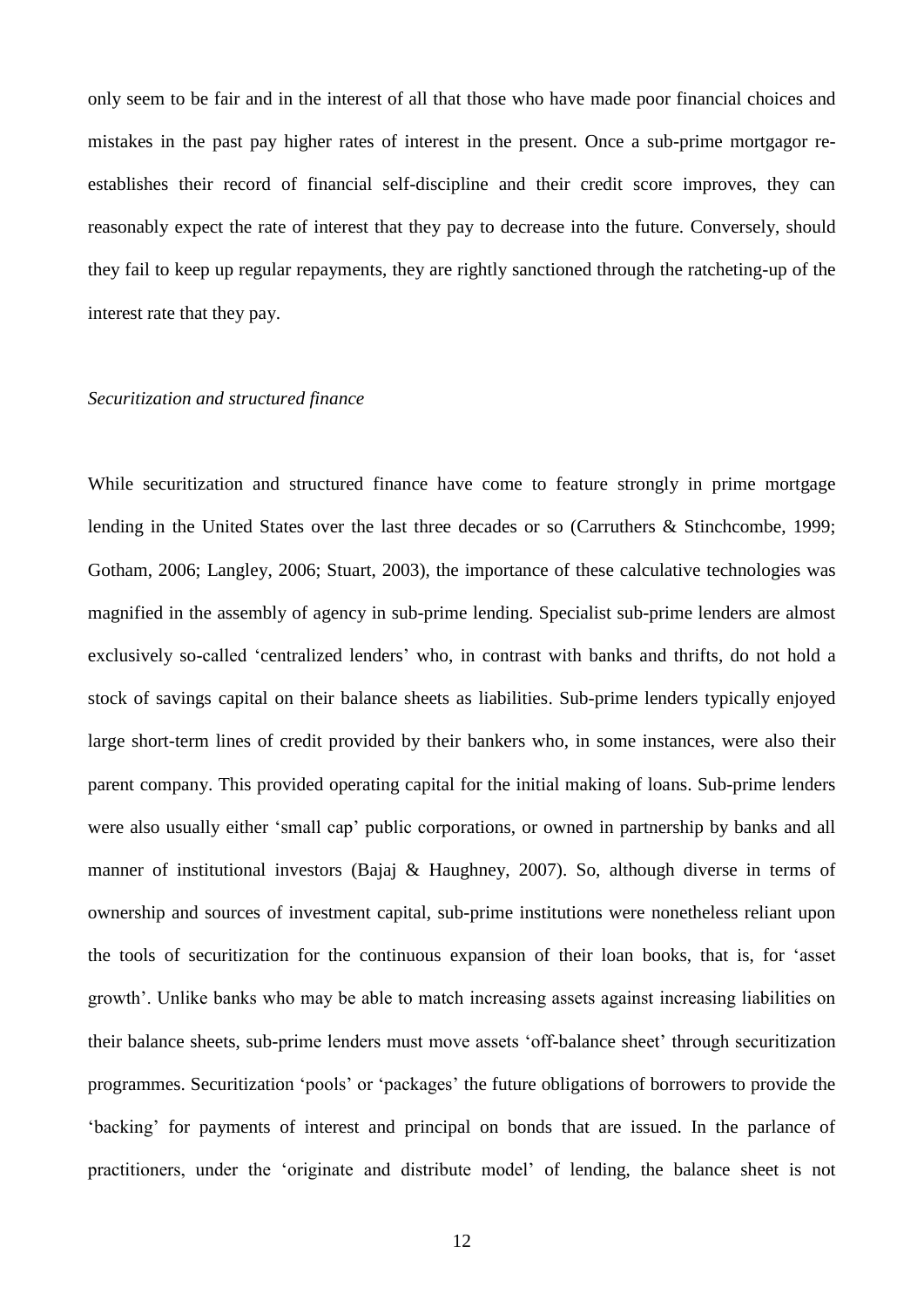'weakened' by the growth of risky assets. Investors in sub-prime mortgage-backed securities (MBS) received a premium over and above the interest payable on prime MBS, with the extent of this premium measured in terms of 'spreads' over-and-above prevailing prices for 'risk free' government bonds. In US mortgage networks, then, around three-quarters of all mortgages at the end of 2006 were securitized, up from approximately half at the end of the twentieth-century (*The Economist,* 2007c; Stuart, 2003, p. 22). This growth was in large part a consequence of the increasing prominence of sub-prime lending within mortgage networks during this period.

Given the 'risky assets' that were securitized in sub-prime lending, the calculative tools of credit rating were particularly significant in authorising MBS issues. The allocation of a simple letter rating to all MBS, in an evidently expert and objective manner by Moodys, Standard and Poors and Fitch as the principal agencies, creates apparent transparency and comparability for investors (see Sinclair, 2005). Yet, rating also brought a degree of standardization and certainty that would have otherwise been lacking in the risk/reward characteristics of sub-prime MBS. Indeed, sub-prime lending sometimes came to be known as 'B-and-C lending'. This referred to the ratings that were usually given to sub-prime MBS and, for investors, immediately differentiated these bonds from the AAA-rated bonds backed by prime mortgages, for example. That said, the relationship between the aggregation of borrowers into a pool of collateral that backs a particular bond and the rating of that bond - what Marron (2007) calls the relationship between 'micro-risk' and 'macro-risk' - became increasingly blurred from the late 1990s by the calculations of structured finance. Structured finance 'sliced and diced' sub-prime MBS issues into a wide-range of collateralized debt obligations (CDOs) with differing risk/reward characteristics. It became possible to disperse particular risks across different CDOs and, at the same time, to concentrate risk in others. Within a CDO issue based on a sub-prime loan portfolio, tranches of 'investment grade' instruments (rated BBB and above) were derived and, at the same time, risk was concentrated in the 'first-loss' or 'equitytranche'. The equity-tranche was sometimes held by sub-prime lenders themselves, their parent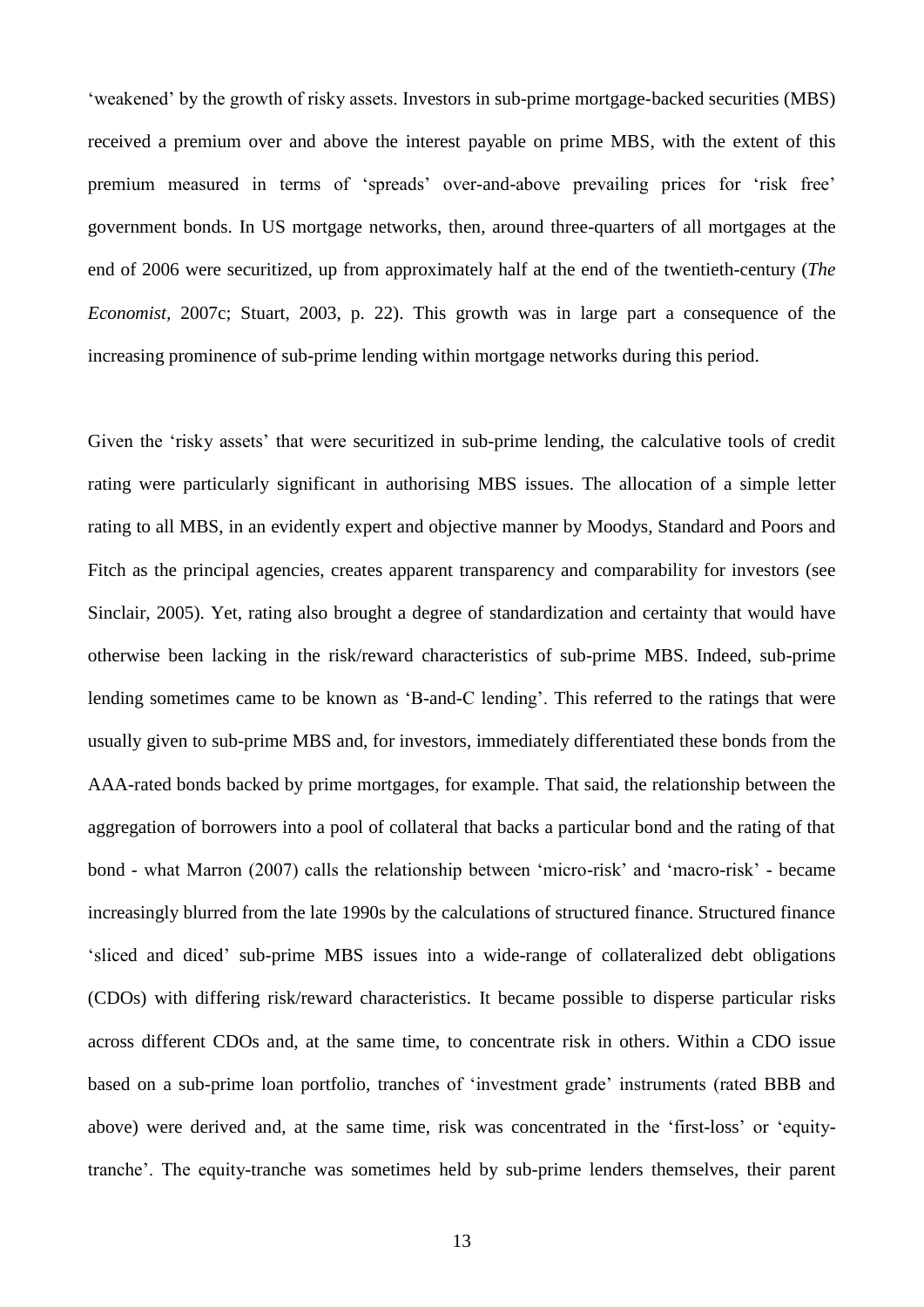banks, or by investors (typically hedge funds) who often had the option to force the issuer to buy it back should so-called 'early payment default' problems develop with the underlying stream of repayments. Meanwhile, as the institutions that organized and marketed securitization and structured finance programmes, investment banks had first option when it came to buying the bonds and CDOs that were produced.

Again arising from the apparently risky nature of the assets that were securitized and structured in sub-prime lending, derivatives techniques were also more important than in prime mortgage lending. The principal derivatives contracts in this regard were credit default swaps (CDS). In simple terms, a CDS is an agreement whereby one party makes a series of payments to another in return for compensation in the event of a specified default or 'credit event'. Investors in sub-prime bonds used CDS to insure themselves against defaults. Indexes provided the basis for the cost calculations for the insurance of bonds against losses. When the index for a tranche of bonds that were proving problematic fell, for example, the cost of insurance rose. By way of illustration, ABX Home Equity indexes make reference to baskets of CDS on tranches of bonds backed by sub-prime mortgages, and differentiate each in terms of both the bonds' ratings and their date of origination. So, for example, the ABX.HE 07-1 BBB minus index comprises credit default swaps that reference 20 sub-prime MBS rated BBB minus issued in January 2007 (Anderson, 2007). Given the potential volatility of sub-prime bonds, CDS were also the focus for trading by hedge funds and others who bet on defaults without owning the bonds themselves. It was quite possible, for instance, for a hedge fund to 'short' sub-prime bonds through CDS, that is, to bet that their prices would fall and to reap rewards from that fall.

*Mortgage products and leveraged investors*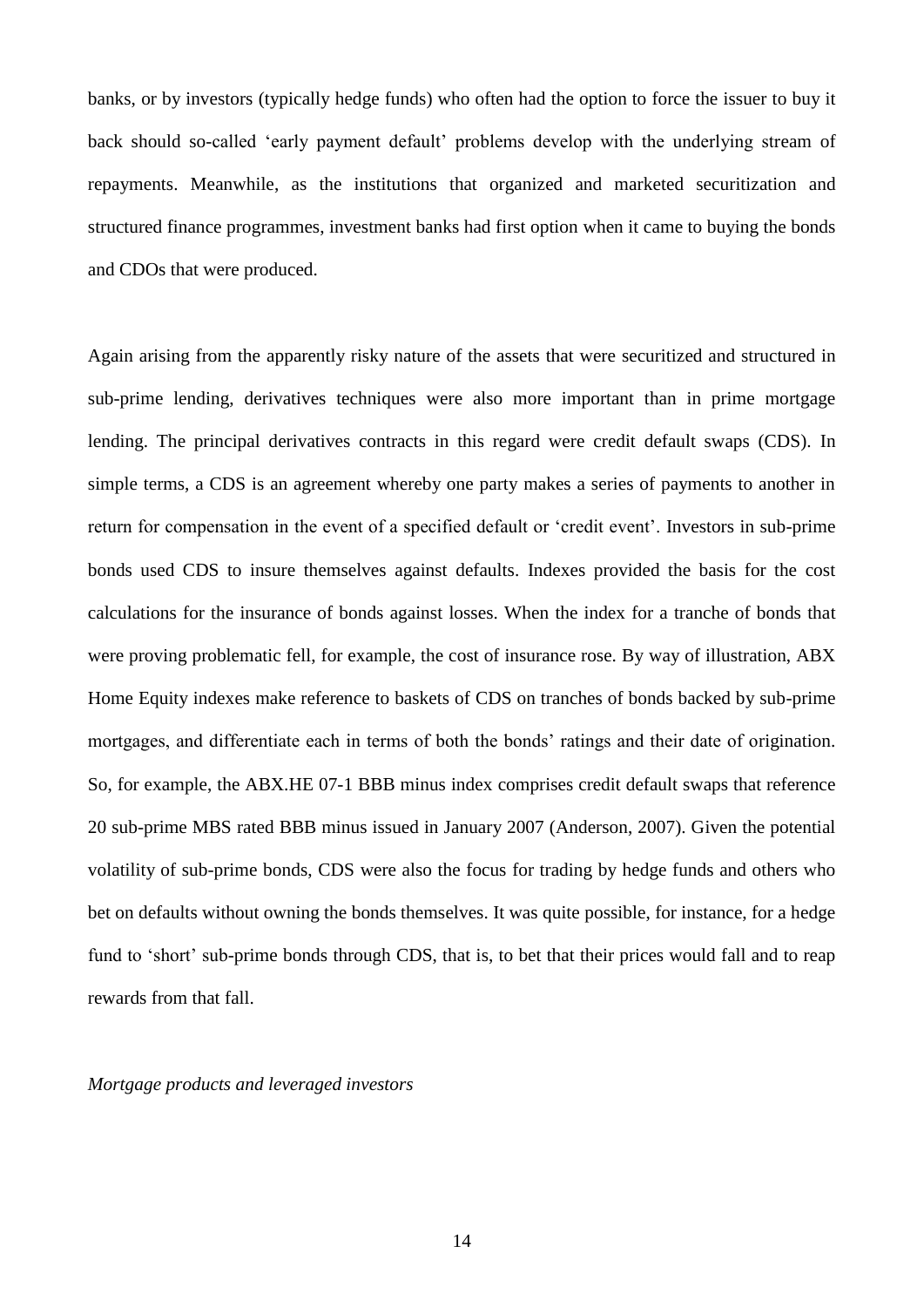In the context of rapidly rising house prices and historically low interest rates during the first years of the new millennium in particular, the socio-technical assembly of sub-prime lending also came to feature a specific set of mortgage products. The standing of the 30-year fixed-rate repayment mortgage as the predominant product across all US mortgage networks was eroded during this period by the rise of so-called 'affordability products'. For example, 10.2% of all new mortgages in the US in 2003 were interest-only, rising to 26.7% in 2005 when a further 15.3 % of mortgages took the form of flexible, payment-option, and negative amortization loans (Darlin, 2006). An interestonly product makes no provision for the repayment of the principal borrowed; flexible and payment-option products allow borrowers to choose how much to pay each month; and monthly repayments gradually increase over time under a negative amortization mortgage as they are set at levels which are insufficient to cover the interest and principal of the loan. In sub-prime lending where enabling affordability was a highly significant issue, interest-only loans became the norm. Moreover, the primary mortgage products provided in sub-prime lending by the early years of the new century were interest-only 'adjustable rate mortgages' (ARMs). Under an interest-only ARM, the length of time over which repayments are to be made is compressed, with those repayments made in the first two or three years made at a reduced or 'teaser rate' of interest. For instance, under the common 2/28 hybrid product, the teaser period lasts for two years whereupon the interest rate 'resets' to a substantially higher rate and monthly repayment for the following 28 years. Overall, a quarter of all mortgages in the US in 2006 were ARMs, a figure that rose to over three-quarters in sub-prime lending and higher still in California, the cities of the South, and along the Texan border with Mexico where sub-prime borrowers were concentrated (Bajaj & Nixon, 2006a, 2006b; *The Economist,* 2007b, 2007f).

The labelling of these mortgage devices 'affordability products' is disingenuous in several respects. For one thing, they only make owner-occupation more affordable as a housing strategy in the shortterm as, for example, the repayment of the principal still ultimately has to be made under the terms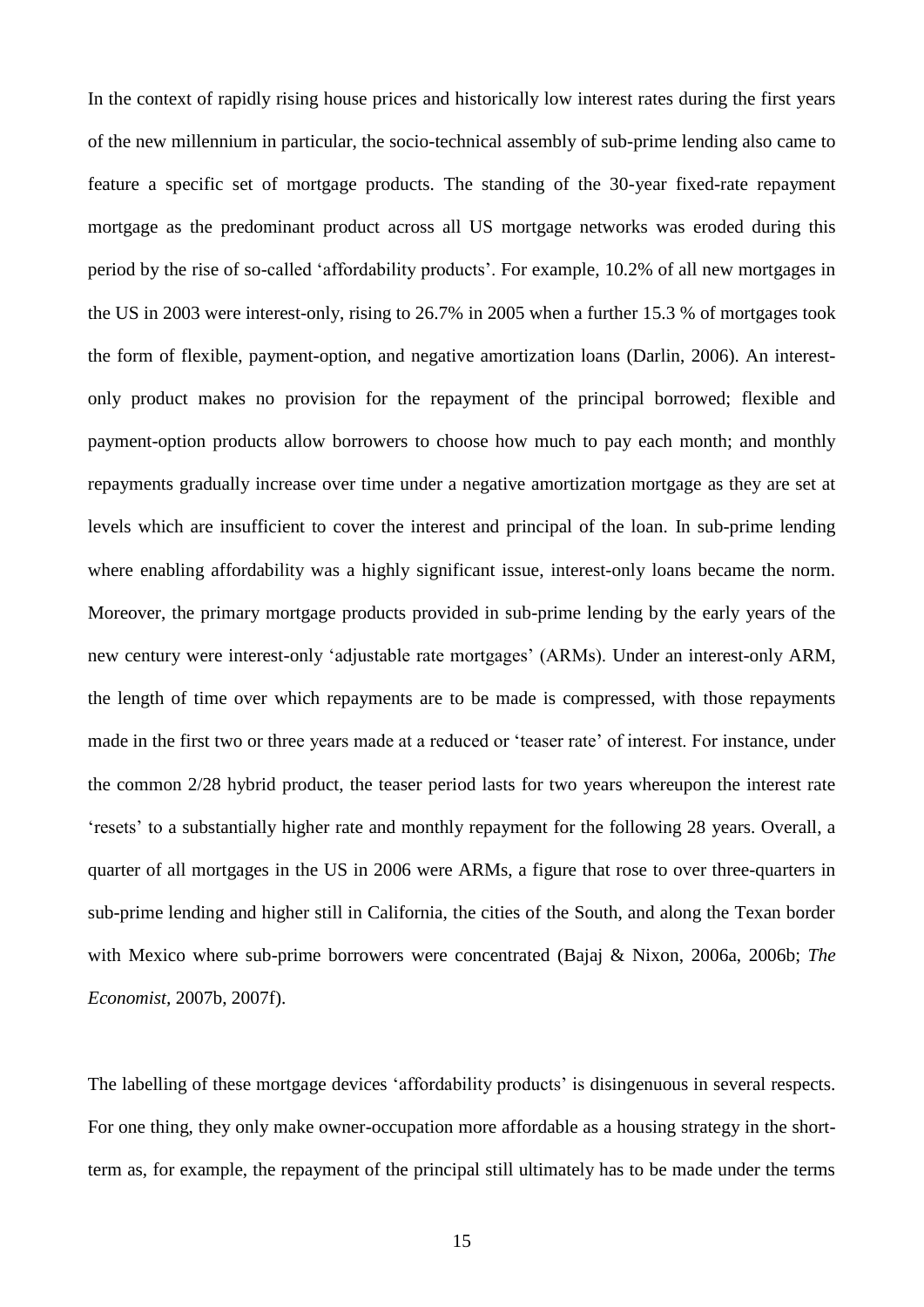of an interest-only mortgage. The relationship between these mortgage products and owneroccupation is also ambiguous. On the one hand, the provision of affordability products and the growth of sub-prime lending more broadly contributed to increasing the rate of owner-occupation of the housing stock. Homeownership in the US reached 64% of the adult population in 1970, and did not rise any higher until after the explosion of sub-prime mortgage lending from 1994. By 2004, the homeownership rate in the US reached 69% (Samuels, 2007). On the other hand, however, the early years of the new millennium also witnessed a considerable growth in remortgaging activity unrelated to new house purchases by either first-time buyers or existing owner-occupiers. Indications are that in remortgaging and taking advantage of historically low interest rates, US mortgagors released \$500 billion worth of equity from their homes between 2002 and 2005 (Freddie Mac, 2005), with roughly one-quarter of the funds generated used to meet obligations arising from unsecured consumer borrowing (Aizcorbe, Kennickell & Moore, 2003, pp. 25-6). Such trends were particularly acute in sub-prime lending. While roughly half of mainstream mortgages in the US in the first years of the new millennium were new originations for purchases, this share fell to around one-quarter in sub-prime lending where the majority of originations refinanced existing obligations. In the terms of practitioners, the 'churn rate' - that is, the regularity with which borrowers remortgage or undertake a 'refi' - was considerably higher in sub-prime lending.

Despite the disingenuous features of 'affordability products', they were nonetheless highly significant in the assembly of agency in sub-prime lending. In a manner not dissimilar to the ways in which credit scoring and risk-based pricing rendered, qualified and abstracted sub-prime lending as a calculative space and action, interest-only ARMs appeared as products that enabled the inclusion of borrowers as agents within the mortgage and housing markets. For sub-prime mortgagors, such inclusion and gaining 'a foot on the property ladder' seemed all the more necessary in a rising property market. Indeed, underpinning affordability products in general and interest-only ARMs in particular is the assumption that house prices will rise, creating equity for the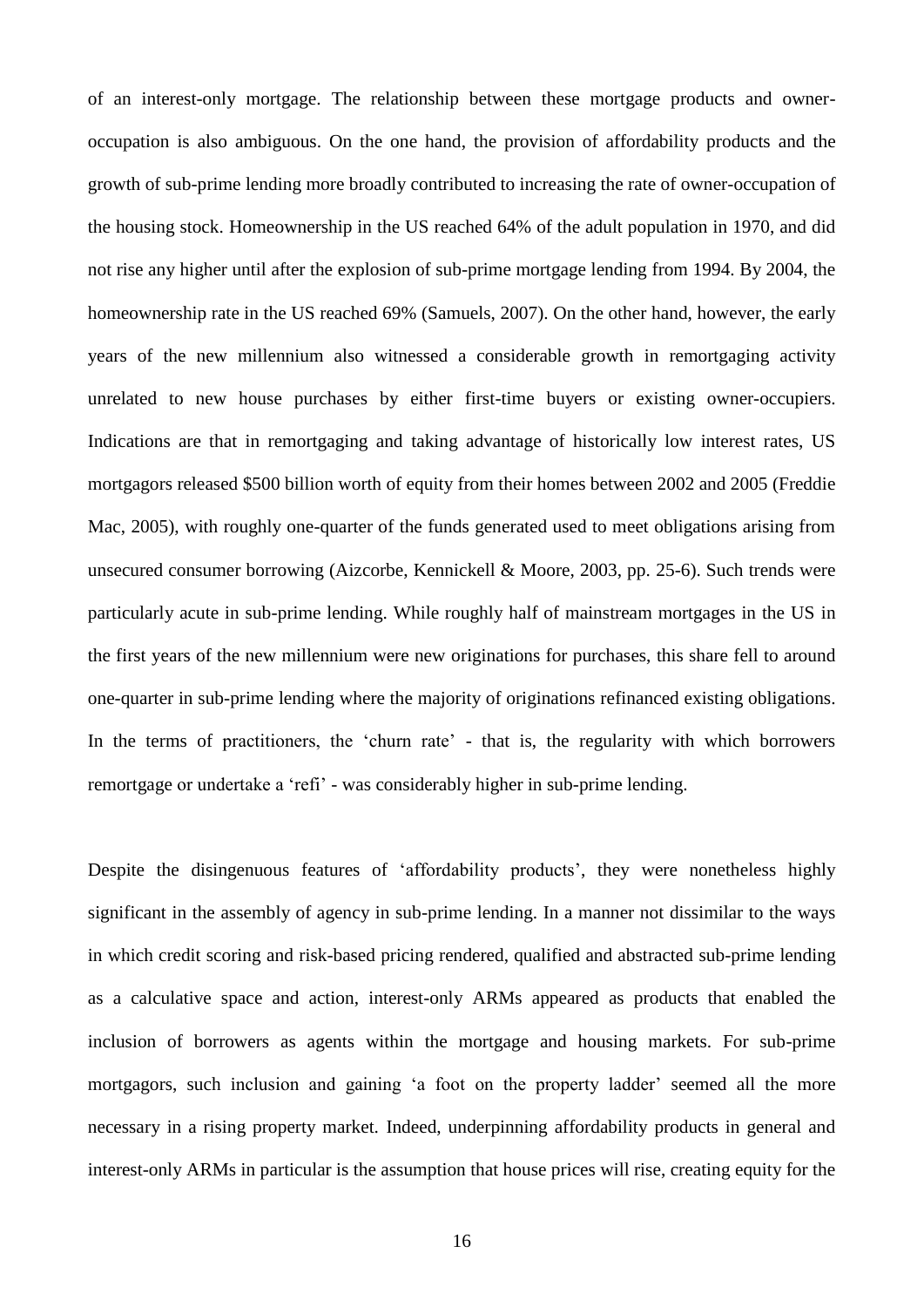owner-occupier who can 'cash out' this equity in order to meet future and rising repayments. Reducing repayments in the short-term is thus not simply a responsible affordability strategy, but also an entrepreneurial strategy of leveraged investment that embraces the risk of house price changes. At the same time, the entrepreneurial manipulation of outstanding obligations is an important self-discipline within an interest-only ARM, as the mortgagor will take up a 'refi' before the reset date when monthly payments rise. House price rises during the initial option period are assumed to have created equity that can be 'cashed out' to meet the future and higher repayments of a refinanced mortgage.

Again, as with the calculative tools of credit scoring and risk-based pricing, what is notable is the way in which affordability products did not just find their form in the assembly of agency in subprime lending. Interest-only ARMs and other affordability products also simultaneously contributed to a subtle transformation in the liberal government of the population of owner-occupiers, targeting the sub-population of sub-prime. As I have argued elsewhere, the embodiment of extended mortgage borrowing over the last decade or so has entailed the re-making of owner-occupiers (Langley, 2006; also Smith 2007). Owner-occupiers are summoned up not simply as 'suburban subjects' (Grey, 1997) who regard the shelter and refuge of their home as key to their freedom and security, but as leveraged investors. The leveraged investor is a mortgagor who regards their home as an asset that will grow to realize returns. While these returns appear as essential for freedom and security in the future – the central message of asset-based welfare programmes - they also require the self-disciplines of responsible and entrepreneurial extended borrowing in the present. Amidst governmental programmes led by Freddie Mac (2005) and Fannie Mae (2005) to extend the right to home-ownership to minorities and those on low-incomes (Shlay, 2006), and the Bush administrations wider commitments to create a so-called 'ownership society' (Bush, 2005), interestonly ARMs served, in effect, to target the assembly of the leveraged investor in sub-prime mortgage lending.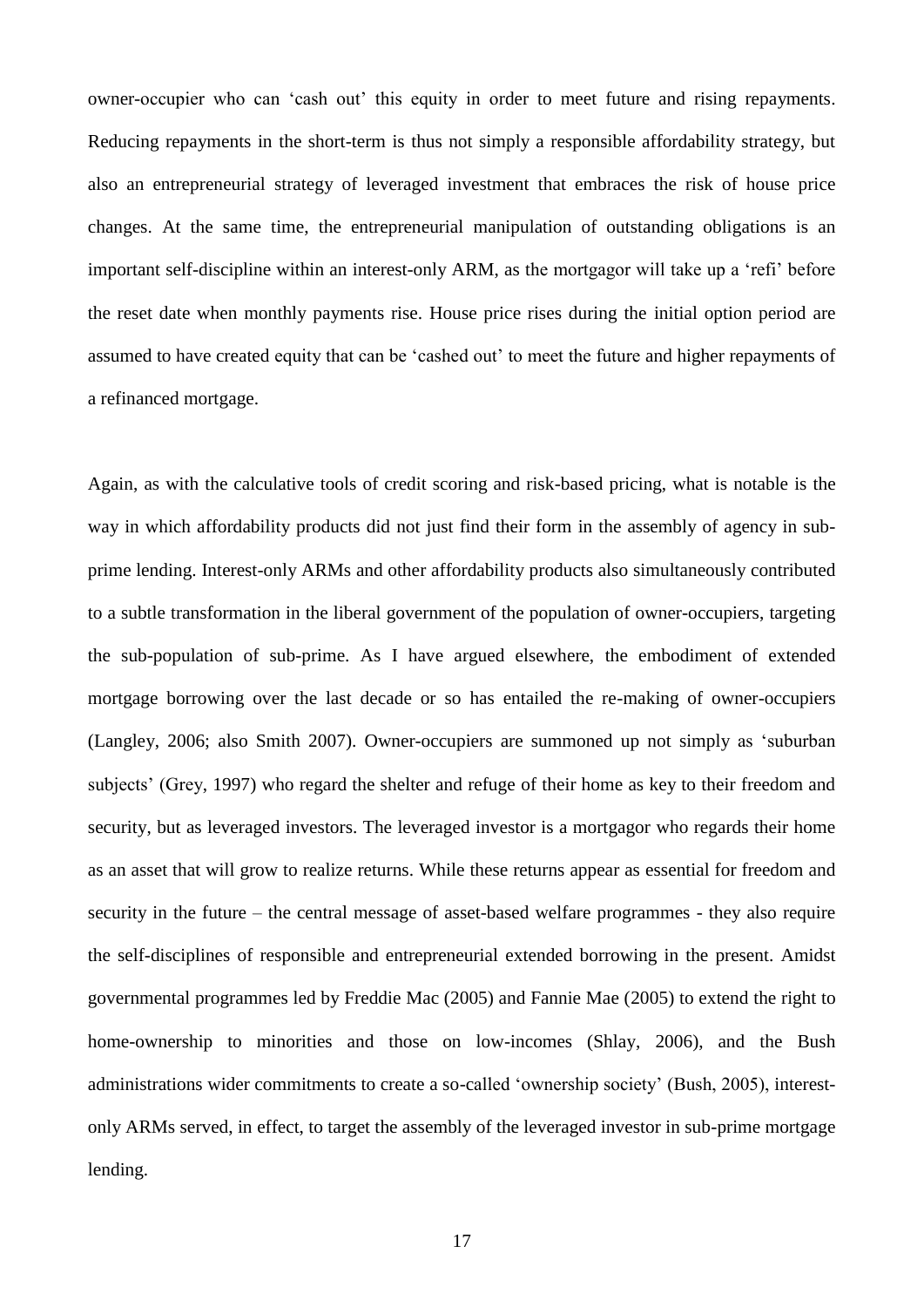#### **Risks, uncertainties and crisis**

As the crisis in sub-prime mortgages and the ensuing credit crunch unfolded through 2007, politicians and media commentators were quick to blame the greed of predatory sub-prime lenders and brokers, and the complicity of the investment banks, hedge funds, credit rating agencies and so on in complex practices and instruments that stoked the bubble. Once we have asked how agency in sub-prime lending is made up, however, accounts of the crisis which typically apportion blame onto unscrupulous lenders and their backers become problematic. To be sure, the boom in sub-prime lending massively enriched lenders, brokers, investment banks and all manner of investors. There is clearly a sense in which the representation of financial economies through risk calculations makes possible the accumulation of profits in the present by colonising the future (Blackburn, 2006). Yet, the assembly of agency in sub-prime lending was not imposed and legitimated 'from the outside', but was contingently embedded and embodied 'inside' more-or-less discrete networks through certain calculative devices of risk.

'Risk' is a pivotal category of understanding in calculative and scientific representations of modern finance (de Goede, 2004, 2005). The category of risk itself makes possible market innovation and trading and, for that matter, the charging of interest in everyday saving and borrowing networks. As Mitchell Dean (1999) puts it more broadly:

There is no such thing as risk in reality. ...Risk is a way – or rather, a set of different ways – of ordering reality, of rendering it into a calculable form. It is a way of representing events in a certain form so that they might be made governable in particular ways, with particular techniques and for particular goals (p. 177).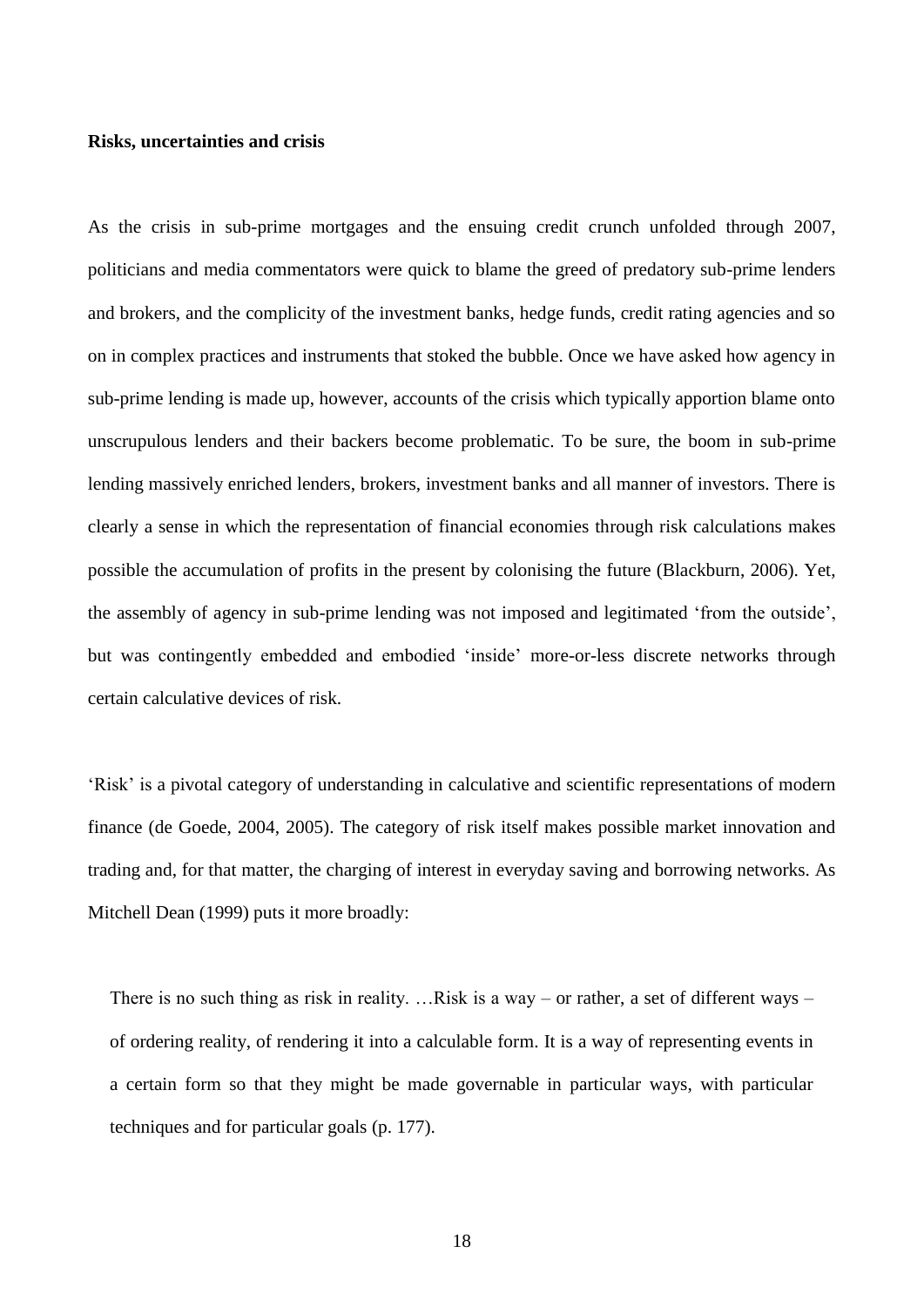Informing this view of risk is a critical reading of Frank Knight's (1921) classic investigation of indeterminacy. Thus, the category of risk can be seen as distinct from uncertainty, the former as the statistical and predictive calculation of the future, and the latter as non-calculable future volatilities that are beyond prediction (see Reddy, 1996). Moreover, as Timothy Mitchell's (2002) research into the technological constitution of economic networks illustrates, calculative devices that seek to count and account for economies always fall short of fully containing the complexities of economic life. Tools, devices, and techniques of risk, such as insurance and actuarialism, only provide a means in the present of calculating and feigning control over a necessarily uncertain future. By implication, this suggests a critical cultural economy reading of the sub-prime crisis as a moment when the contradictions of the key risk devices of lending and their incapacity to calculate the uncertain future have come to the surface, and agency in sub-prime lending has been disassembled.

# *Risk-based pricing and 'default correlation'*

Problems in sub-prime mortgage lending first began to come to light during the latter half of 2006. Sub-prime mortgages originated in 2004, 2005 and early 2006 were proving particularly problematic. In the terms of the industry, mortgages of these 'vintages' proved to be 'sour' as growing numbers of borrowers failed to keep up with, and then defaulted on, their repayments. Swamped by returns due to the early payment default clauses in their securitization programmes, a large number of small and medium-sized sub-prime mortgage lenders quickly either went out of business – 36 by mid-March 2007 according to *The Economist* (2007f) – or were purchased by Morgan Stanley, Merrill Lynch, Citigroup, Barclays, Deutsche Bank and others at apparently bargain prices. HSBC's announcement of an overall record profit for 2006-7 in February 2007 was overshadowed by the setting aside of a massive \$11 billion of capital to cover bad debts going forward, and the chief executive and vice chairman of HSBC Finance Corporation (created when HSBC acquired Household International) were forced to step down (*The Economist,* 2007a). Credit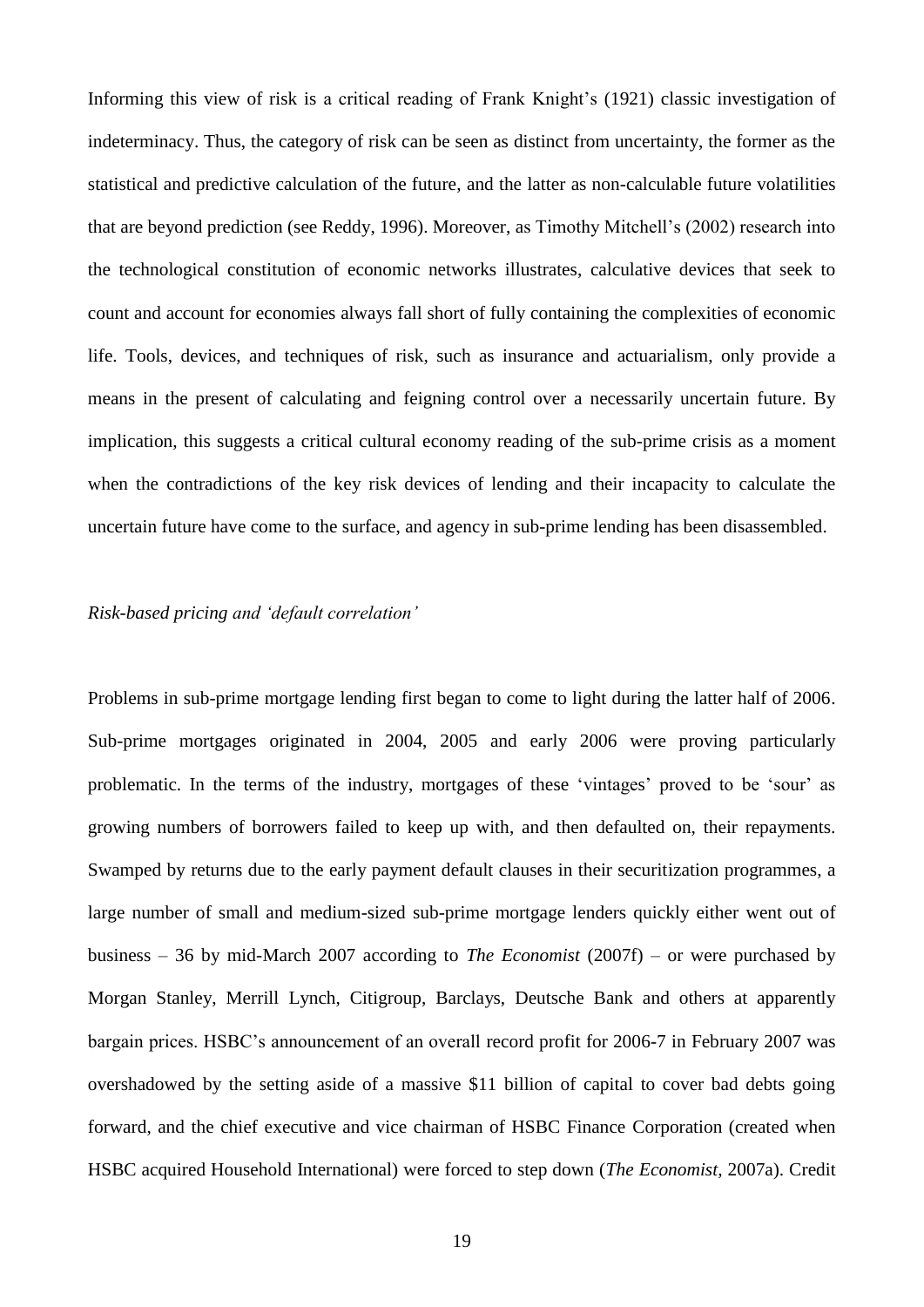derivative indexes for sub-prime MBS fell sharply during this period, and sub-prime lending was largely curtailed.

Given that risk-based pricing failed, in its own terms, to effectively price risk in US sub-prime mortgage lending, it is not surprising that this calculative edifice has already come under scrutiny from policy-makers and media commentators. Attention has concentrated on the extent to which the relative infancy of sub-prime networks meant that there was a lack of 'historical data' on which inferences from past statistics could be used to calculate future probabilities of default for different categories of borrower. The historical data that was available for sub-prime mortgagors only encompassed the last decade or so; a period of relatively low and stable interest rates, on the one hand, and rising house prices, on the other. So, for example, when seeking to defend the failure of HSBC Finance Corporation to predict the scale of defaults by sub-prime mortgagors, Chief Executive of HSBC Michael Geoghagan noted that 'You've got to have history for analytics … the fact of the matter is there [isn't history] for the adjustable rate mortgage business when you've had 17 jumps in US interest rates' (cited in *The Economist,* 2007b). The scrutiny and defence of the place of risk-based pricing in the crisis assumes, then, that future uncertainties could indeed be priced through vigorous calculation if sufficient 'historical data' was, or could be, stored in databases. From the perspective taken here, what is missing at present is recognition of the contradictions of risk-based pricing.

Risk-based pricing filled the actions of sub-prime lenders with meaning: their actions, it seemed, were grounded in calculations which ensured that it was possible to price for the future uncertainty of whether an individual borrower would meet their obligations. Consider, for example, the ways in which automated underwriting systems were based on the apparent control of the future offered by risk-based pricing. Automated underwriting made it possible in instances where a mortgage applicant was categorized as 'refer/eligible' or 'refer/ineligible' by underwriting systems – meaning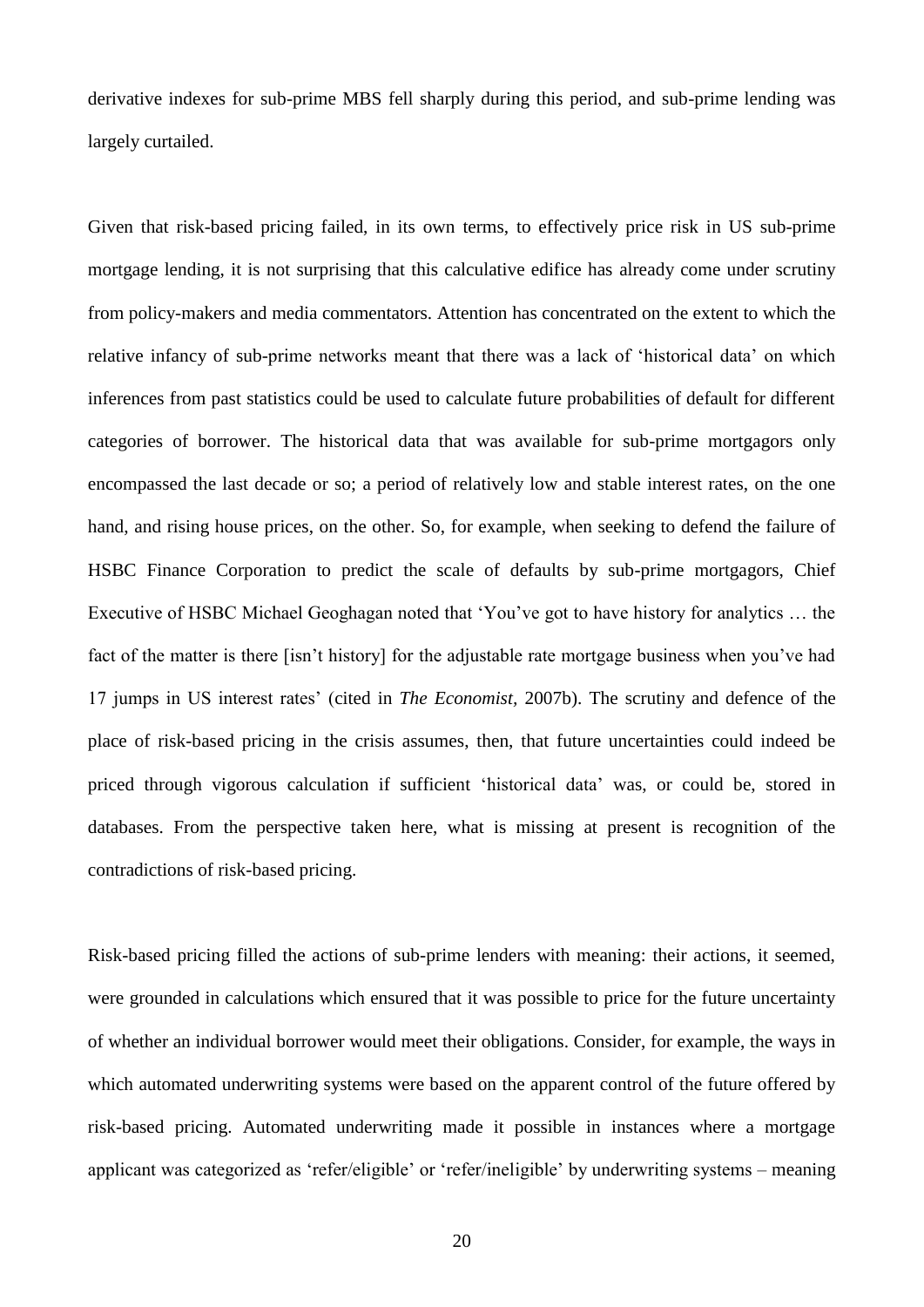that, for one reason of another, they could not be considered an 'investment quality loan' on the secondary markets – for a lender to approve a loan '*without further manual underwriting* by simply offering that applicant a higher interest rate' (Stuart, 2003, p. 128, *original emphasis*). Speeding-up the mortgage origination process and realising commissions appeared to hold no danger or downside for lenders and brokers on a case-by-case basis (Eggert, 2007). And, yet, the collective future uncertainties of mortgagors necessarily escaped calculation.

It is widely recognized that the credit scoring techniques, from which risk-based pricing is derived, focus only on an individual's past credit history (see Leyshon & Thrift 1999). They do not take into account the possibility that a future change in economic conditions (e.g. recession, fall in property prices, rising interest rates) will effect not only prospects for an individual borrower, but also the large numbers of borrowers on a lender's books. Risk-based pricing in sub-prime networks similarly only calculates default rates for individuals within a particular category or 'thin set'. In the terms of those seeking to develop and perfect techniques of risk-based pricing, then, these techniques do not address so-called 'default correlation'. Writing prior to the crisis and based upon their analysis of the portfolio of a major US sub-prime mortgage lender, Cowan and Cowan (2004) warn, for instance, that 'as credit quality declines, the importance of default correlation increases ... ignoring default correlation in the development of credit risk models for subprime portfolios would lead to considerable model risk' (p. 755). In our terms, the failure of risk-based pricing to take into account 'default correlation' led to considerably more that 'model risk'. It ensured that, when widespread defaults occurred, sub-prime lenders incurred losses that were not only uncalculated but on a much greater scale than could have been predicted.

Given the close relationship between risk-based pricing, on the one hand, and the rating of the instruments that are created through securitization and structured finance, on the other, the contradictions of the former also permeated through to the latter in the sub-prime crisis. While the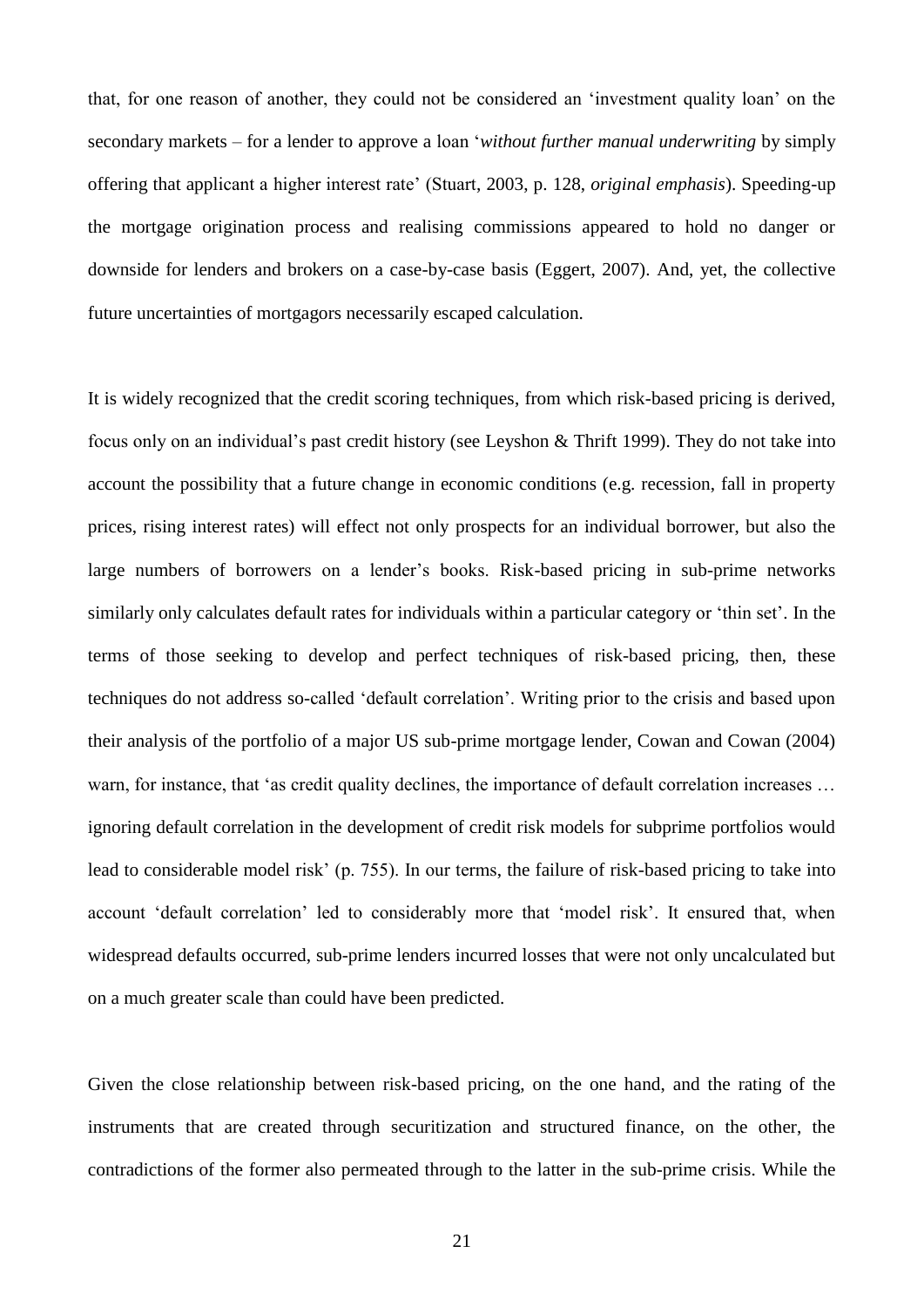credit rating calculations of Moodys, S&P and Fitch are themselves undercut by their incapacity to fully capture an uncertain future, this contradiction was heightened when credit rating rested on the risks calculated for particular categories of sub-prime borrower. The failure of credit rating calculations and agencies in the course of the sub-prime crisis has attracted considerable political and media attention, and representatives of the major agencies, such as Moody's' president and chief operating officer Brian Clarkson (2007), have sought to publically defend their operations. Although rising delinquencies and foreclosure rates amongst sub-prime borrowers were apparent in late 2006, the credit rating agencies did not begin to downgrade the associated securities until the spring of 2007. Moreover, the original rating of some CDOs as 'AAA' - which in bond markets represents an instrument as low risk and highly liquid, comparable with US Treasury bonds – has led to class action lawsuits by institutional investors against the credit rating agencies on the grounds that they misrepresented risk (Essen, 2007). In August 2007, the House Financial Services Committee of the US Congress and the European Commission both announced plans to investigate the role of the credit rating agencies in the crisis (Buck, 2007). However, as statements to the Senate Banking, Housing and Urban Affairs Committee's Hearing of September 2007 on the role of the agencies in sub-prime illustrate (e.g. Dodd, 2007b; Read, 2007), it appears highly unlikely that an acknowledgement of the contradictions of scoring, pricing, and rating risk will figure in these deliberations. Instead, it is the specific ratings assigned to CDOs, and especially the integrity of the relationships between the rating agencies and their clients that will likely form the focus for investigation. The agencies are paid for their services by those issuing MBS and CDOs such that, in the words of former Securities and Exchange Commission (SEC) chair Arthur Levitt, they are 'playing both coach and referee in the debt game' (cited in Read, 2007).

*Securitization and systemic uncertainty*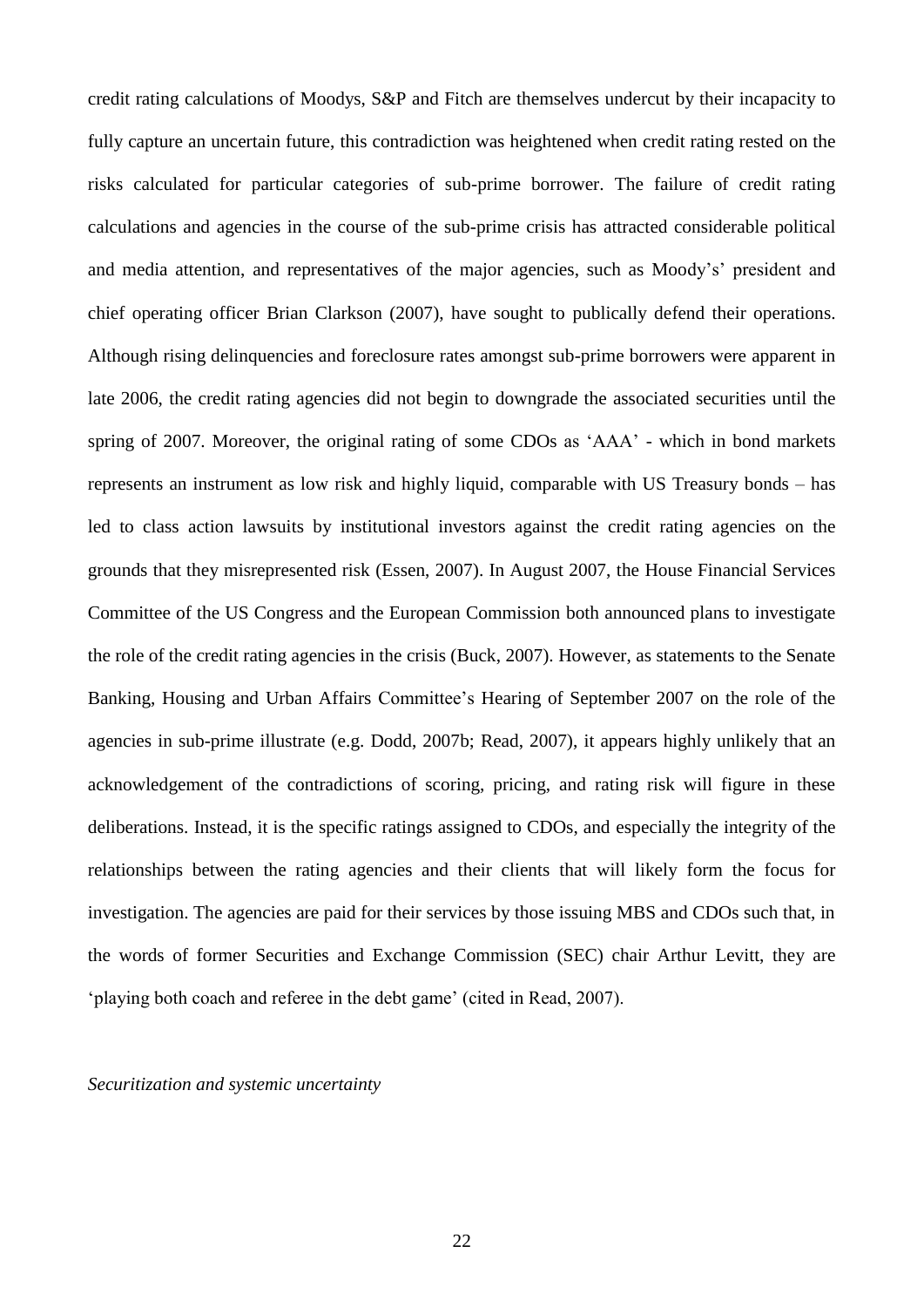The contradictory risk calculations of the devices of securitization also surfaced in the crisis. Securitization can be seen to have created 'pro-cyclical' sub-prime lending (Chancellor, 2005). On the one hand, the assembly of agency through securitization calculations encouraged a proliferation in the scale and scope of lending in the 'good times', over and above that which would have taken place if loans remained on lenders books. On the other hand, the gradual realization amongst investors that uncertainties had not been calculated for resulted in a sharper tightening of lending in the 'bad times'. For the lone critical contributor to the Senate Banking, Housing and Urban Affairs Committee's session on the place of securitization in the crisis, the movement of default risks offbalance sheet meant that fee-hungry lenders paid insufficient attention to the default risks of their borrowers (Eggert, 2007). Similarly, the Bank of England (2007) worry that the sub-prime crisis suggests that 'the "originate and distribute" model' of lending dilutes 'incentives for the effective screening and monitoring of loans' (p. 22). For us, however, the point is not simply that securitization contributed to the making of more and more sub-prime loans on a case-by-case basis that were not effectively screened. Rather, even the effective screening and securitization of default risks was itself contradictory, and the incapacity of the risk calculations of the capital markets to address collective future uncertainties was always present.

The 'spreading' of default sub-prime mortgage risks through the tools and performances of securitization and structured finance is cast in highly-favourable terms by a recent contribution to the IMF's working paper series (Kiff & Mills, 2007). Published in July 2007, one month prior to the emergence of the credit crunch across capital markets, the paper states that

The dispersion of credit risk to a broader and more diverse group of investors has … helped to make the U.S. financial system more resilient. The magnitude and scale of losses being currently experienced in subprime mortgage markets would have materially impacted some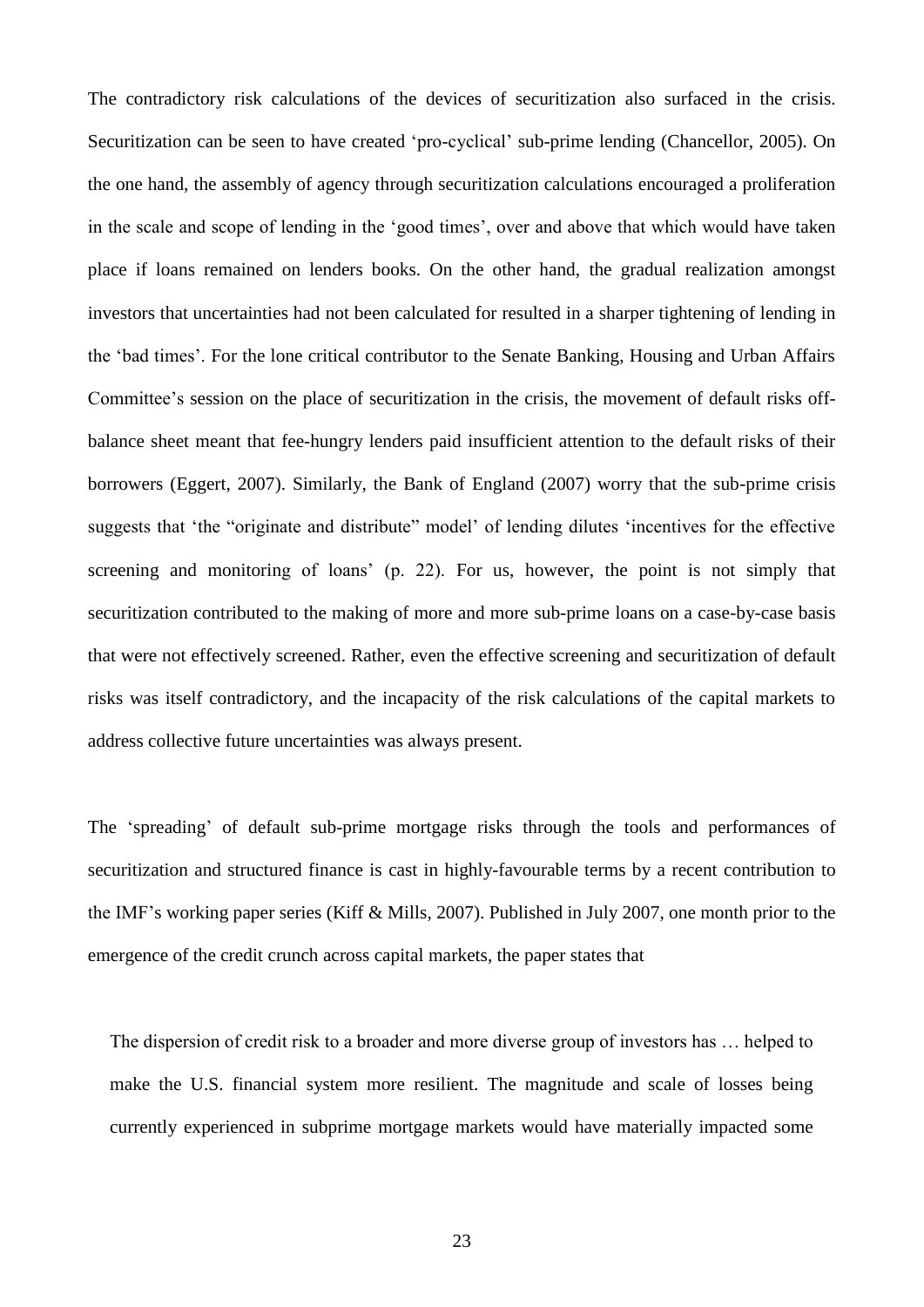systematically-important U.S. financial institutions in the traditional originate-and-retain business model (p. 12).

Kiff and Mill's position is consistent with other financial economists and regulators who also emphasize the efficiencies of disintermediated finance, and the capacity of the capital markets to effectively price risk. For the Bank of England (2006), for instance,

Financial engineering of this type does not alter the financial sector's aggregate credit exposure to the non-financial sector. It does, however, alter the distribution of risk within the financial sector by concentrating it in some securities and reducing it in others. This can improve systemic stability if risk is held by those with the greatest capacity to absorb losses (p. 21).

But, as the Bank notes on the same page, 'investors in these securities are vulnerable to macroeconomic risks that affect many of the underlying ABS at the same time'. The sub-prime mortgage crisis has thus provided the first significant moment when such 'macroeconomic risks' have been felt in asset-backed securities markets, and thereby provided 'an important test of the structure of this market and its performance in response to stress' (Bank of England, 2007, p. 22). That the sub-prime mortgage crisis has fuelled a wider credit crunch would seem to indicate, however, that this 'test' has been failed. 'Risk spreading' did not 'improve systemic stability'. Rather, and in effect, once flaws in risk calculations become apparent to investors and uncertainties come to prevail, 'risk spreading' actually contributed to what we might call 'systemic uncertainty'.

It was during May 2007 that the difficulties experienced by sub-prime borrowers and lenders first began to reverberate through to those who had invested in sub-prime MBS and CDOs, subsequently rippling through to the capital and money markets more broadly. Hedge funds that had invested in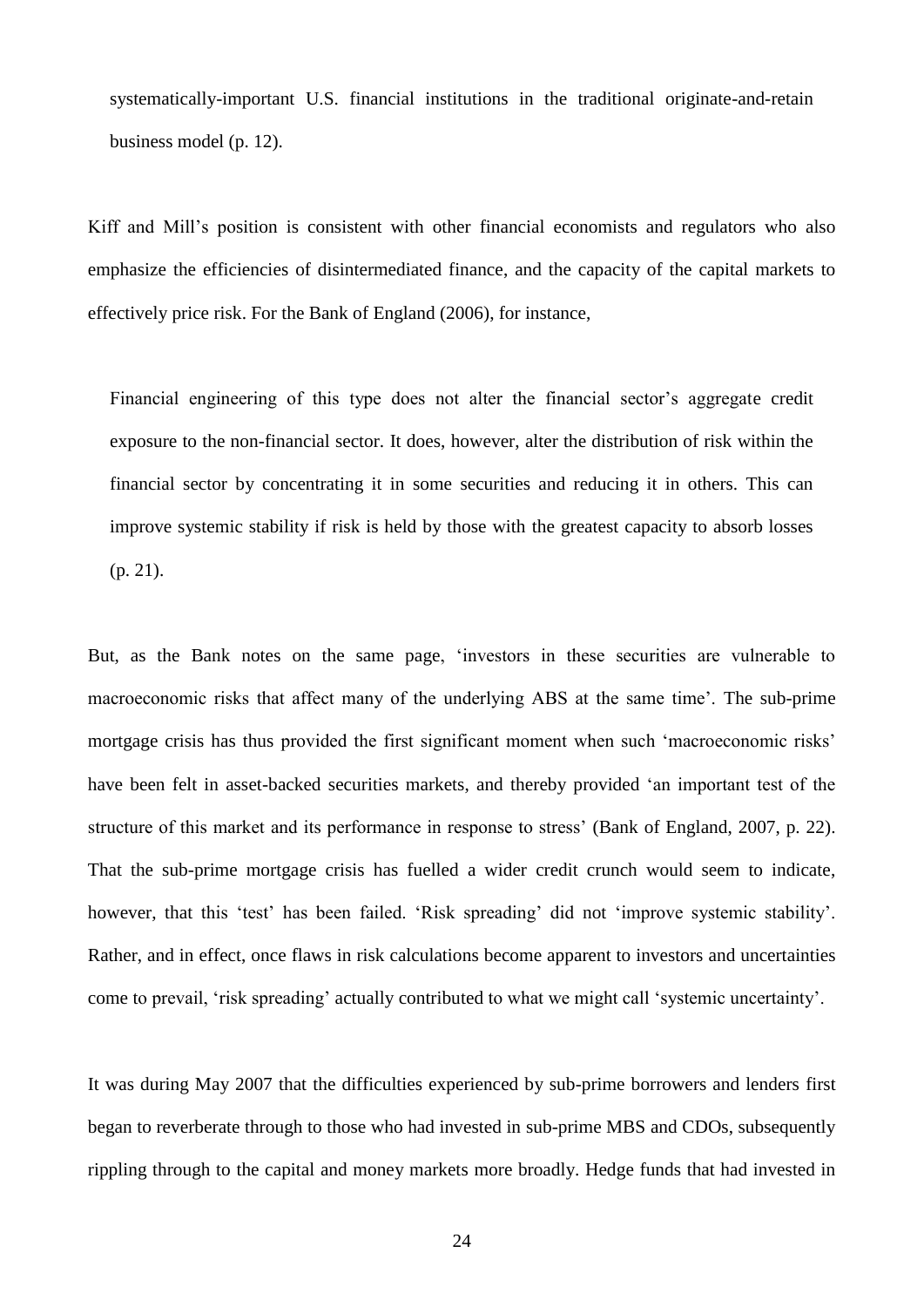the most risky tranches of sub-prime mortgage CDOs were, perhaps not surprisingly, the first to experience major losses. Needing to liquidate their positions, the funds were unable to find any investors willing to take these instruments off their hands. UBS closed a fund that had lost over \$120 million from investments in sub-prime bonds in May, for example, and two funds owned by major US investment bank and dominant mortgage market player Bear Stearns also suffered a highprofile closure in late June (*The Economist,* 2007a). By early August, French bank BNP Paribas suspended withdrawals from three funds that had significant investments in sub-prime MBS, citing the complete evaporation of liquidity in certain market segments. At the same time, with many of the investors that held sub-prime bonds also holding CDOs issued by private equity firms in the course of the recent buy-out boom, liquidity also began to drain from these market networks (Davies & Scholtes, 2007). Through late 2007 and into early 2008, it slowly became apparent that, with the exception of Goldman Sachs, the major investment banks that had reaped massive profits from MBS and CDOs in the preceding years now had multi-billion dollar losses resulting from holding and trading these instruments. Merrill Lynch, for example, announced what was then the largest known quarterly loss in Wall Street history in October (Bowley & Anderson, 2007). This was surpassed in January 2008 by the near \$10 billion of losses registered by Citigroup for the fourth-quarter of 2007, leading the bank to turn to Asian and Middle-Eastern sovereign wealth funds for new capital to balance their books. What Kiff and Mills term 'systematically-important U.S. financial institutions' have indeed been 'materially impacted' by the crisis.

Since systemic uncertainty has come to prevail, central bankers and policy-makers have become pre-occupied with restoring liquidity to the money and capital markets. For example, on  $9<sup>th</sup>$  and  $10<sup>th</sup>$ August 2007, the European Central Bank (ECB), the Federal Reserve, and central banks in Japan, Canada, and Australia made available emergency loans to the value of \$320 billion in the money markets at rates of interest below prevailing rates. The ECB boosted money markets further on the following Monday, and by Friday  $17<sup>th</sup>$  the Federal Reserve had lowered the discount rate, that is, the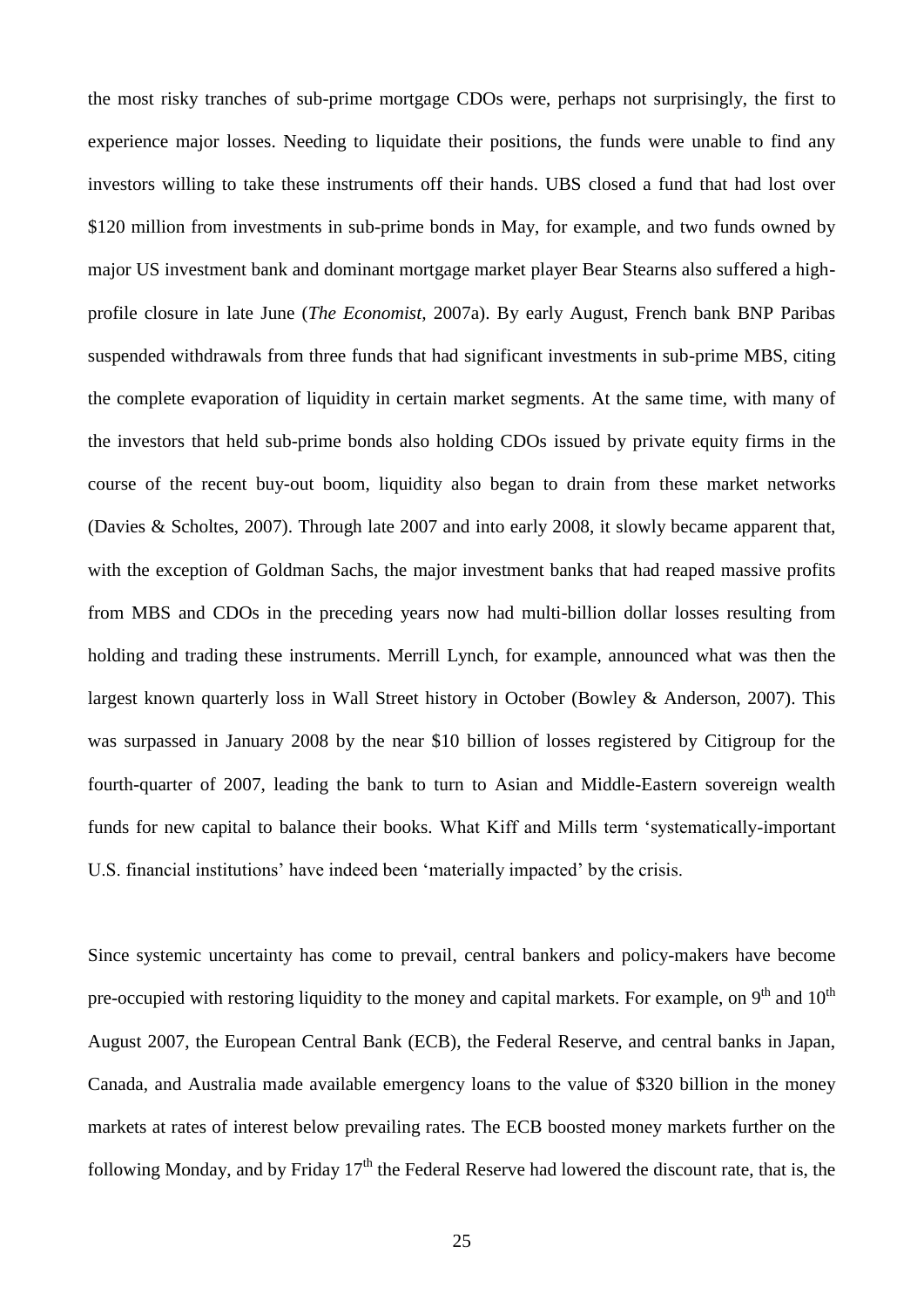rate at which it lends to banks. The slow evaporation of liquidity from bond markets over the preceding months had reached a crescendo and, without this pre-emptive intervention, a 'credit crunch' seemed likely to lead the money markets to seize up. The commercial banks who dominate the money markets were at this juncture only willing to provide short-term credit to each other at inflated interest rates, unsure precisely which of their number were struggling to deal with the fallout from the sub-prime crisis (Creswell, 2007). It was this tightening of the supply of short-term capital in the wholesale markets that led to the problems experienced by major UK mortgage lender Northern Rock in September.

Where liquidity had almost completely evaporated in MBS markets, meanwhile, Treasury Secretary Hank Paulson and his staff cajoled the big banks to contribute capital to a so-called 'superfund' for these 'distressed assets' during October and November (Andrews, 2007). Given that securitization has come to feature so strongly in the assembly of both prime and sub-prime mortgage lending in recent decades, such a fund appeared as necessary to stimulating lending and thus to preventing falling house prices from spiralling further. Having staunchly opposed extending the remit of the government-sponsored enterprises Freddie Mac and Fannie Mae in MBS markets earlier in the year, Paulson's superfund followed a 'market-led' model of crisis management that had emerged out of the collapse of hedge fund Long-Term Capital Management in 1998 (see de Goede, 2005).

# *Exploding ARMs*

The place of interest-only adjustable rate mortgage products in the assembly of sub-prime lending products that summoned up leveraged investors who embraced risk in a rising property market - has ensured that the contradictions of calculative devices of risk have been acutely experienced by borrowers. ARMs exposed sub-prime borrowers to the uncalculated uncertainties of both interest rate and house price changes. A nasty surprise lay in store for those who took out their interest-only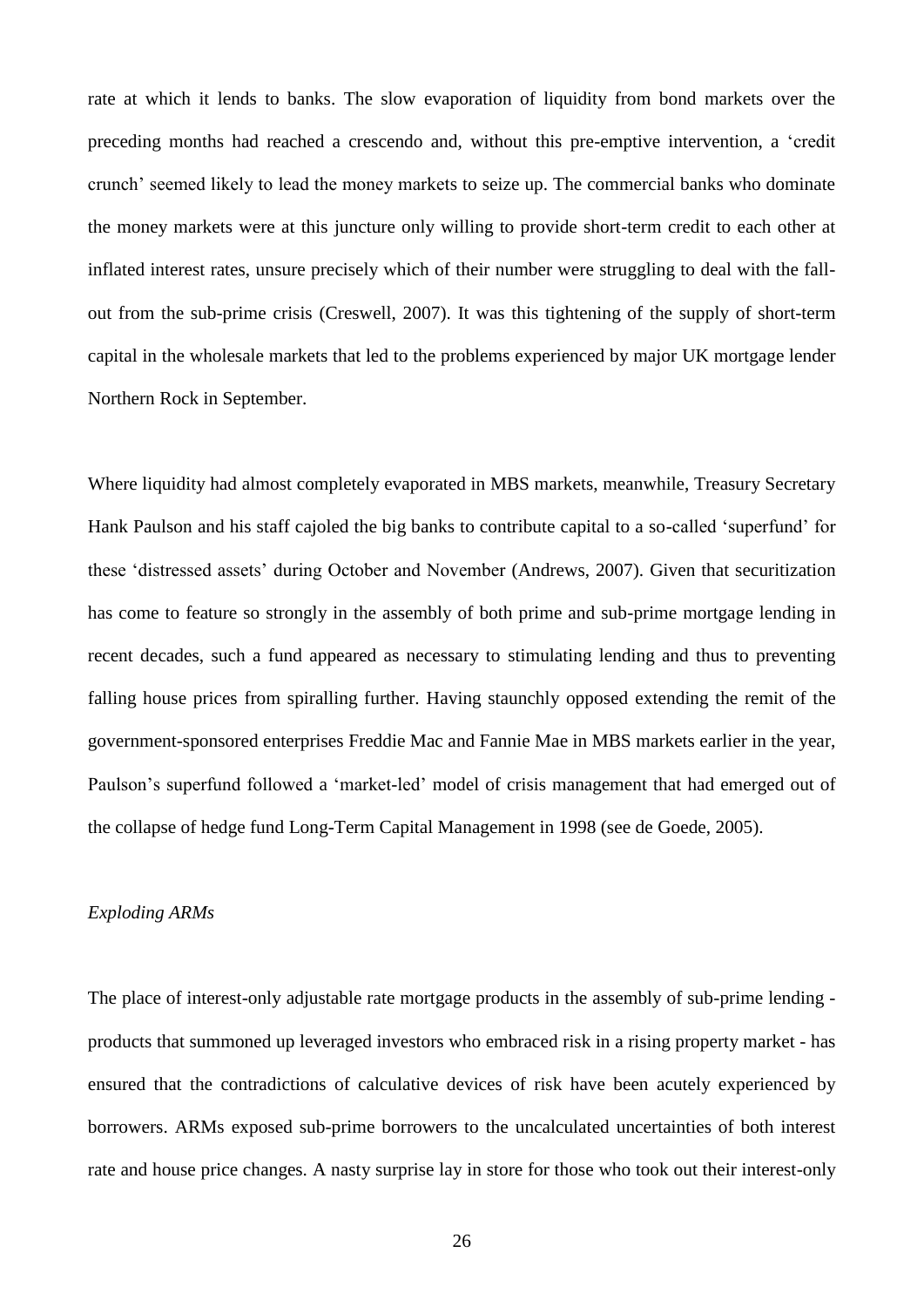ARMs during 2004 and 2005: interest rates rose and house prices fell during their initial option or 'teaser' periods (Bajaj & Nixon, 2006a; *The Economist* 2007c, 2007f). While there can be little doubt that many sub-prime mortgagors signed-up for interest-only ARMs without fully or even partly appreciating their mechanics, it was nonetheless through these contradictory devices that borrowers became severely exposed to interest rate and house price uncertainties. This was not simply a matter of 'mis-selling' by predatory lenders and bad timing for borrowers. As reset deadlines loomed and arrived, sub-prime mortgagors were unable to remortgage to either reduce the interest rates payable on their loans, or release equity from their homes. What had once appeared as responsible and entrepreneurial forms of financial self-discipline, making possible owneroccupation and the freedom and security that follows from housing wealth, now exploded into repayment obligations that could not be met and into stark insecurities. The 'delinquency rate' - that is, the percentage of borrowers falling behind by two months or more on their repayments - spiked quite sharply in sub-prime mortgage lending in the latter half of 2006. By March 2007, this rate was running at 13%, more than double the already rising 6.2% rate of June 2006 (Bajaj & Nixon, 2006b; *The Economist,* 2007c). The number of foreclosures in sub-prime mortgage lending also began to grow during this period, such that, in March 2007, foreclosure rates on all mortgages reached their highest levels since records were first kept in 1970 (Bajaj, 2007).

It is, of course, not only the contradictions of interest-only ARMs taken up in 2004 and 2005 that are surfacing in the crisis. The assembly of sub-prime lending through these mortgage products continued apace through 2006 and the early part of 2007, ensuring that a large number of mortgagors have, to date, not reached the end of their teaser periods. As such, ever since the crisis began to break, on-going future uncertainties have come to prevail and there remains a strong sense in the worst is yet to come. For instance, an article from *The Financial Times* in March 2007 warns that while roughly \$100 billion worth of sub-prime mortgages are currently 'bad debts', defaults will reach \$300 billion by the end of 2008 (White et al., 2007). An article in *The Economist* (2007c)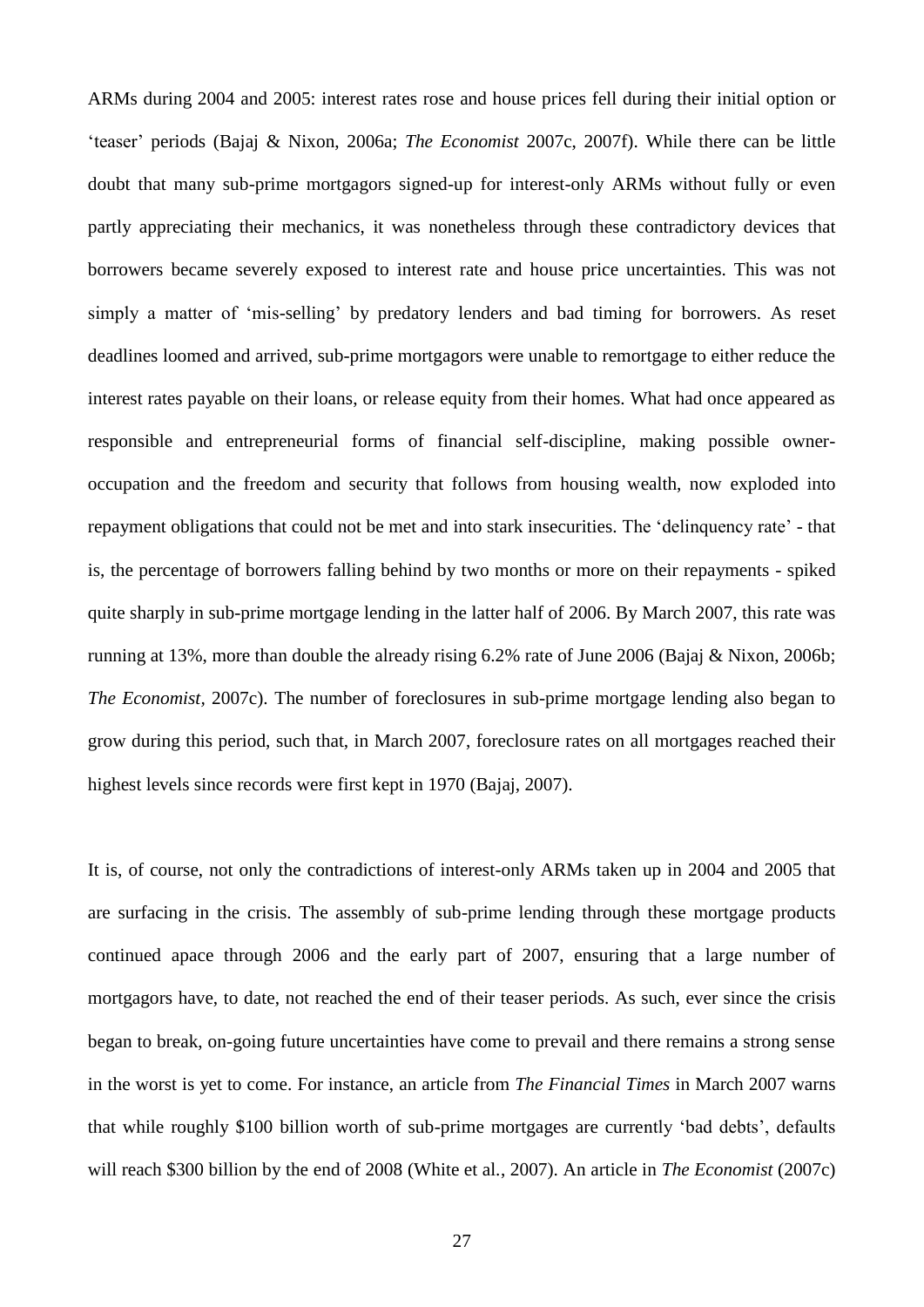from the same month suggests that what it terms 'reset risk' will ensure that around one-quarter of sub-prime borrowers with ARMs will find themselves in negative equity by 2008, and a further one-third in will be in default.

The exposure to uncertainties created in sub-prime lending by interest-only ARMs - uncertainties that were already starkly apparent in early 2007 and are likely to continue into the foreseeable future – produced a relatively rapid response from regulators. Shortly after the crisis broke, the Federal Deposit Insurance Corporation moved to establish new and more restrictive underwriting standards that apply to banks who offer ARMs (*The Economist* 2007b). But, as centralized lenders or 'non-banks', sub-prime lenders do not come within the supervisory remit of the Federal Deposit Insurance Corporation or, for that matter, the regulation that is also provided by the Federal Reserve and the Office of the Comptroller of the Currency. Non-bank sub-prime lenders are only covered by the consumer protection regulations enforced by the Federal Trade Commission, and by secondary mortgage market regulations policed by Department of Housing and Urban Development (Rushton, 2007). Patchy state-level regulations apply to the licensing of sub-prime lenders and brokers, with roughly half of states having laws against predatory lending in 2006.

The key government response to the contradictions of interest-only ARMs and the growing number of sub-prime mortgagors falling behind on their repayments has been, then, Treasury Secretary Paulson's initiatives on forbearance. Although the aforementioned and influential IMF Working Paper from July 2007 praised what it regarded as the capacity of securitization to 'spread risk', it nonetheless drew attention to the problems of renegotiating and rescheduling borrowers' obligations once loans have been securitized and what are known as 'servicer' companies (and not lenders) become responsible for the collection of obligations. As Kiff and Mills (2007) put it, 'a number of factors may constrain the degree of flexibility servicers can show to avoid foreclosure' (p. 13). Forbearance is expensive for servicers who tend to receive a flat fee for collecting mortgagors'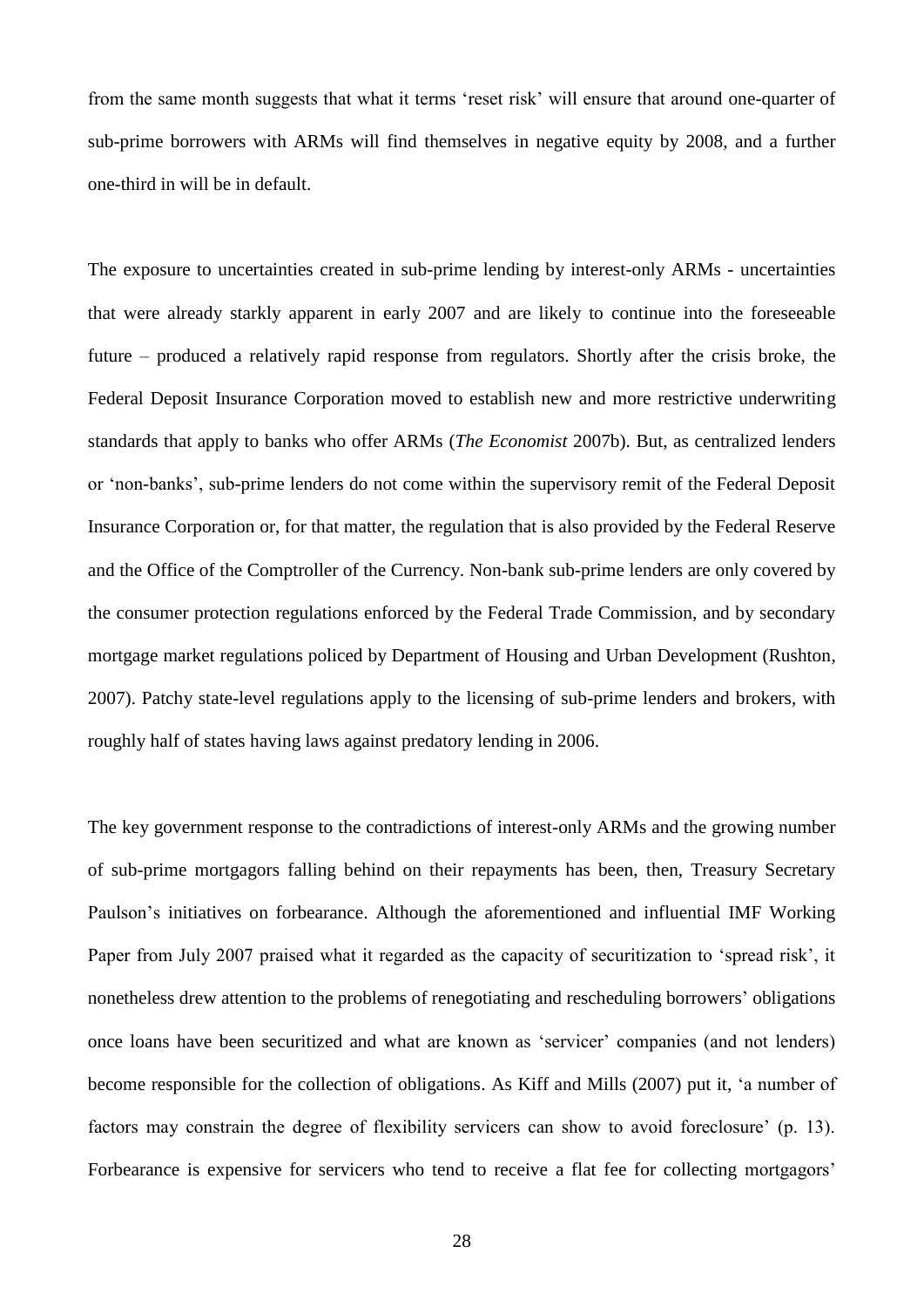repayments, and the typical terms of securitization contracts protect the interests of investors by severely limiting the number of loans within a securitized pool that can be modified. So, given that forbearance is problematic in practical and legal terms under the 'originate and distribute' model of lending, government initiatives on forbearance are particularly pressing as the contradictions of interest-only ARMs continue to surface. With the ARMs of around two million sub-prime mortgagors due to reset between the end of 2007 and the middle of 2009, Treasury Secretary Paulson's initiative divides these borrowers into three groups (*The Economist*, 2007g). Assistance will not be offered to those deemed able to afford their mortgages at their new rates of interest, or to those currently unable to meet their existing repayments at pre-reset rates. Those in the middle who are able to make current repayments but who will be undone by 'reset risk', however, are to be targeted. They will qualify for refinancing through the Federal Housing Administration, or fall under the terms of a five-year freeze on the interest rates that they pay which Paulson has attempted to negotiate with lenders. Whilst not challenging the assumption that rational consumers are culpable for their own choices, therefore, Paulson has nonetheless responded to fears on Capitol Hill that 'reset risk' will undermine the future housing market and, in effect, the place of the owneroccupation in liberal government and the American dream.

# **Concluding remarks: politicizing sub-prime**

Cultural economists have been criticized for paying insufficient attention to the political in their research (e.g. Miller, 2002), and recent contributions to the cultural economy of finance literature have begun to acknowledge that it is indeed important that analysis does not 'shun the political' (Pryke & du Gay, 2007, p. 349). In closing, then, I want to briefly reflect upon the implications of the analysis that has been offered here for how the political might be more explicitly addressed by cultural economists of finance. In short, in what ways does a cultural economy reading serve to politicize sub-prime mortgage lending and open up space for disagreement?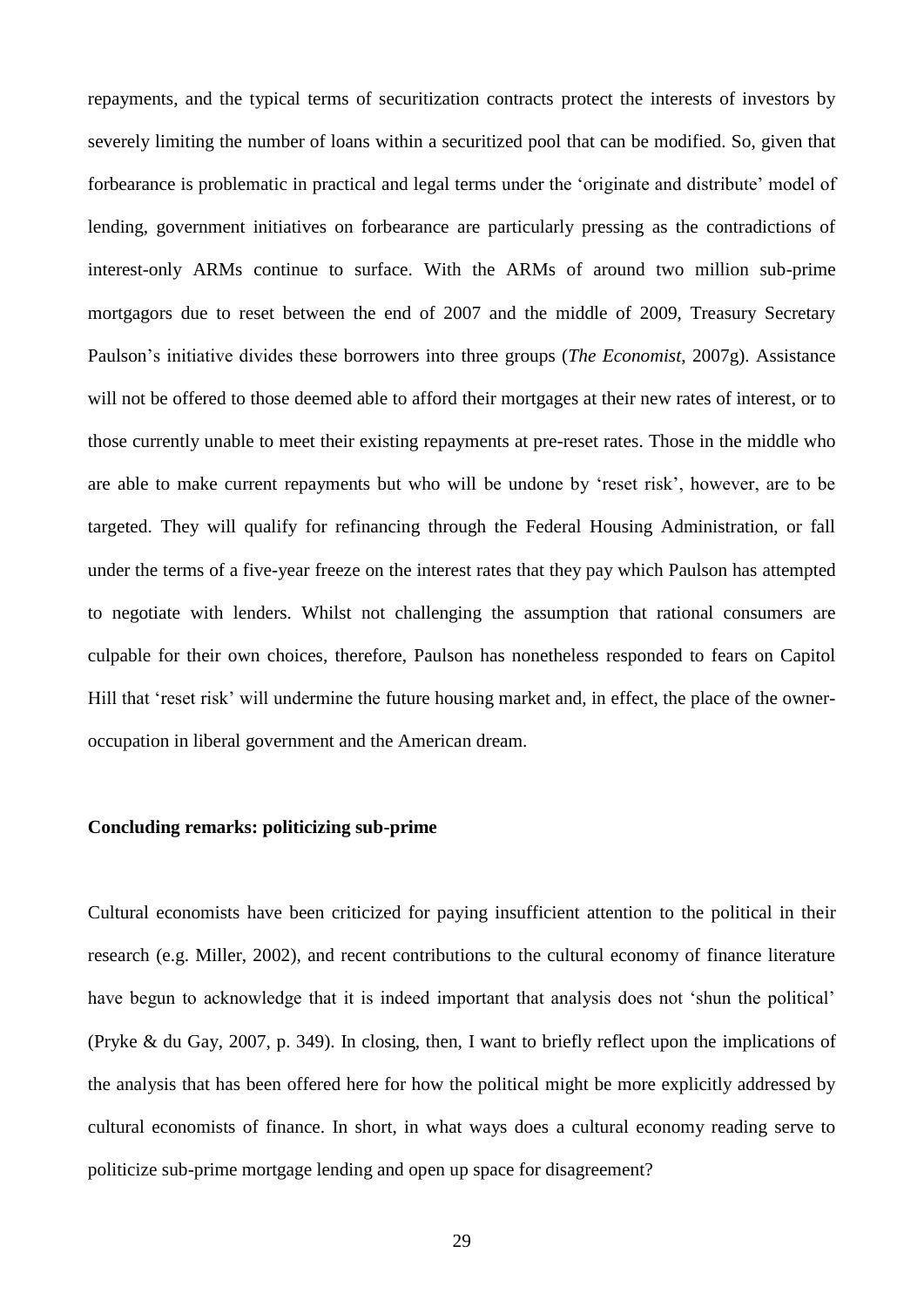A concern with the assembly/disassembly of agency in sub-prime mortgage lending immediately marks out a cultural economy reading from prevailing attempts that seek to restore the political to this realm of finance by apportioning blame on unscrupulous lenders. As is illustrated by current investigations into lending and foreclosure decisions at the largest independent mortgage lender Countrywide, and into the actions of the brokers who sold their products, there can be little doubt that much sub-prime lending was far from transparent. Yet, the blaming of unscrupulous lenders tends to follow from and reinforce a politicization of finance that, drawing on wide-ranging traditions in political economy, charges Wall Street, as a clearly identifiable and powerful collective interest, with all ills. For example, writing in *The Guardian* newspaper in the UK, Larry Elliott (2007) suggests that sub-prime finance and the ensuing crisis is a direct consequence of the power of Wall Street's 'moneychangers' who 'are back, bigger and badder than ever'. The lure of the assumption that to be political is to oppose power that operates in instrumental terms, wielded by and in the name of collective interests, is indeed a strong one for cultural economists. Pryke and du Gay (2007) propose, for example, that 'accommodating politics' requires 'a form of hybridization' that 'weaves together' a 'range of theoretical influences and methodologies' from 'broader cultural / political economy debates' (pp. 348-9). However, such a proposal somewhat misses the point. Through a concern with the assembly/disassembly of agency and market devices of risk, cultural economy provides a route to politicizing sub-prime lending that, grounded in the complexities and contingencies of power as a constitutive force, challenges its representation as rational and scientific. In Froud, Johal, Leaver and Williams' (2006) terms, addressing infelicity and the 'counterperformativity' (MacKenzie 2004) of market models and devices creates potential for an explicitly cultural political economy that concentrates on the 'discrepancy between promise and outcome' (p. 73; also Erturk et al. 2007). So, while not identifying an unscrupulous or 'bad' collective interest to be clearly and unambiguously opposed, cultural economy nonetheless opens up political space in sub-prime lending.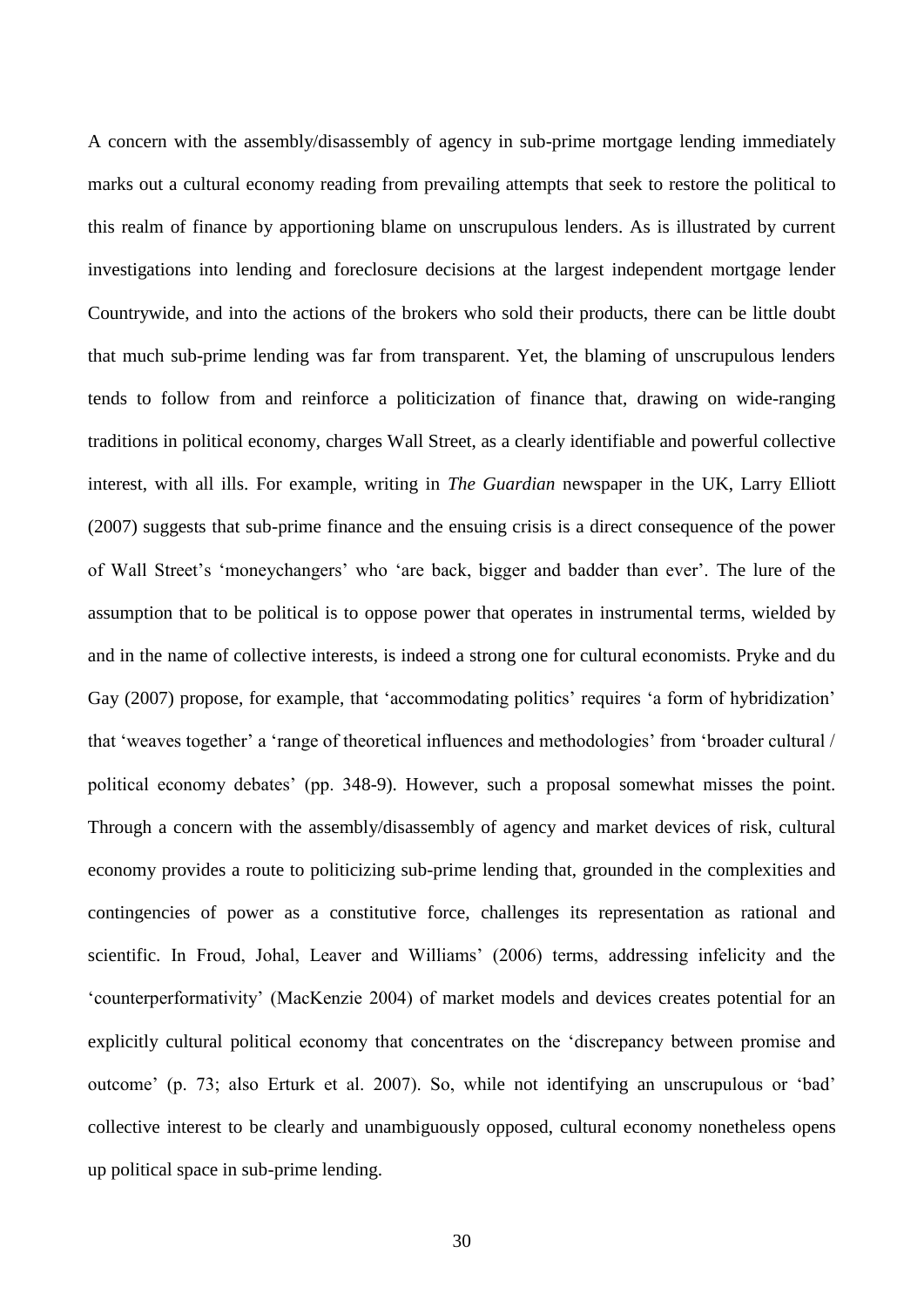The stress placed here on the fragilities, tensions and contradictions of the devices of risk at work in sub-prime lending leads, then, to an emphasis on the ambiguous politics of calculation. One the one hand, as Andrew Barry (2002) observes, the legacy of Max Weber's work on rationality has been the awareness amongst social theorists that calculation and measurement in all its forms is 'an essentially anti-political instrument' (p. 272). Calculation re-casts political questions as technical issues to be solved, and is therefore 'thought to reduce the space of the political and to limit the possibility for disagreement' (p. 272). The political, social, and moral questions about whether we should borrow to own a home and how we might go about borrowing are, for instance, cut down to size by calculative devices. They are abstracted and transported into the domain of the market economy and, in the context of contemporary liberal programmes of government in particular, such questions become a matter of which mortgage product will best provide for housing wealth, individual freedom and security. On the other hand, however, as Barry has it, 'Measurement and calculation do not only have anti-political effects. … They also, at the same time, provide the basis for an opening up of new objects and sites of disagreement (p. 274). Calculation can be politicising precisely because, as has been underlined here, agency in financial market networks is assembled through fallible, contradictory and dynamic calculative tools of risk. In Barry's terms, measurement and calculation are both 'fragile' and 'inventive' (pp. 274-9).

The contesting of predominant calculative tools and performances in sub-prime lending, at once, opens up and closes down possibilities for politicization and disagreement. Consider, for example, the ambiguous politics of calculation currently at play in relation to the consequences that the securitization of lending has for forbearance. Legal activists and organizations, such as Americans For Fairness in Lending and the National Association of Consumer Advocates, are currently drawing attention to these issues. Their campaigns are highlighting that, by privileging investors' interests, securitization contracts undercut possibilities for forbearance. There is now little scope for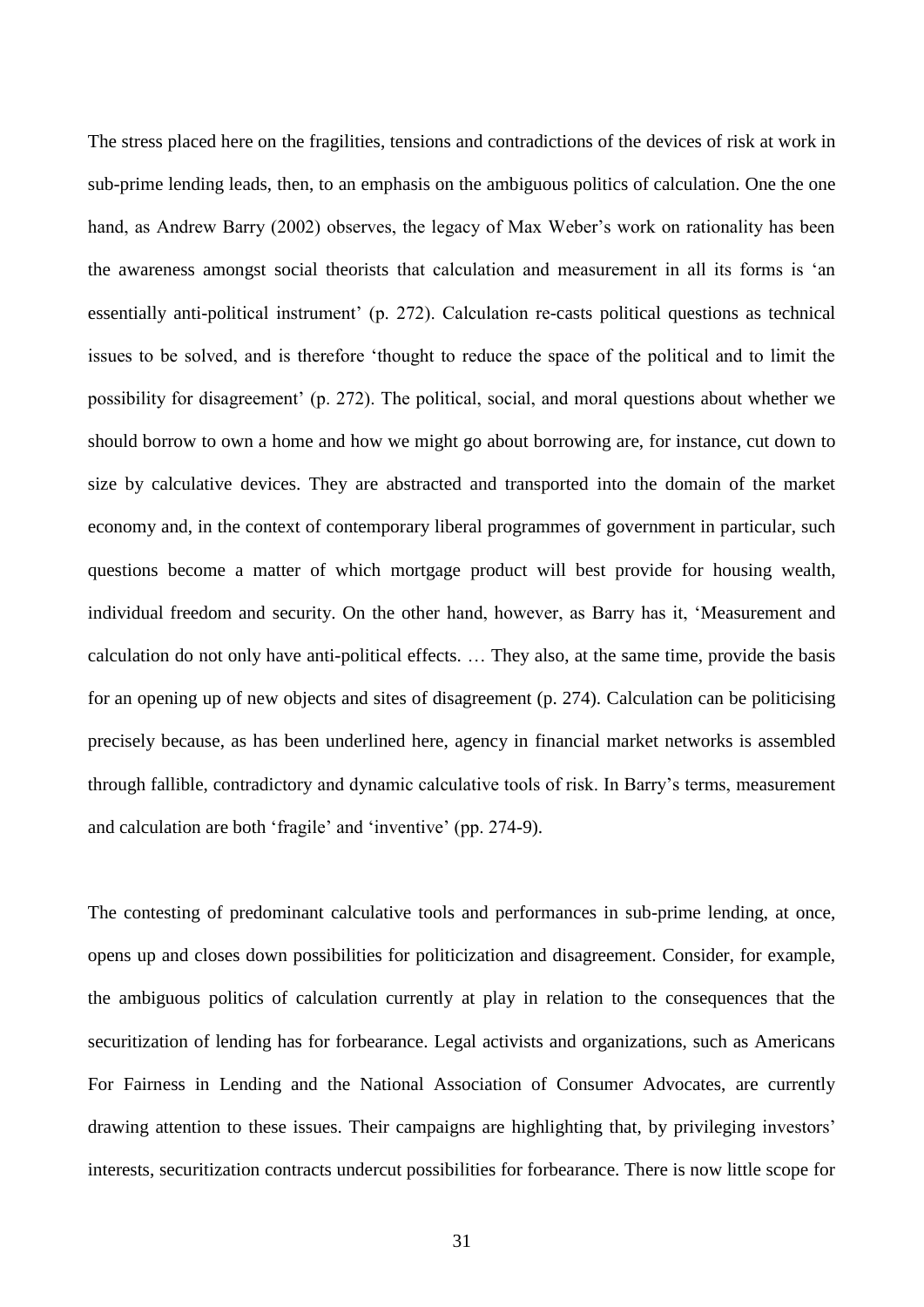co-responsibility between lender and borrower at moments of distress, and the long-standing legal principle that the borrower is primarily responsible for meeting outstanding obligations is enshrined in new ways. Yet, at the same time, focusing dissent on the legal definitions of particular responsibilities of parties within securitization programmes is anti-political. The wider question as to whether borrower and lender should actually be co-responsible for future obligations across financial market networks is reduced and narrowed down to a specific technical and procedural matter.

Moreover, our concern here with the assembly/disassembly of agency in sub-prime mortgage lending suggests that the prevailing tendency to clearly identify unscrupulous and predatory lenders as the cause of the crisis may actually be politically disabling. Apportioning blame in this way contributes to securing a foe as scapegoat, and leads into the belief that the problems created by predatory lenders in the sub-prime sector and by excessively greedy Wall Street financiers can be regulated away. But, clearly apportioning blame also serves to secure the identity of those who are assumed to oppose that foe. Pointing the finger at predatory lenders, or their cosy relationships with the credit rating agencies, for instance, rather conveniently secures the identity of responsible 'prime' lenders and borrowers. Given that the calculative devices of risk that have proved so contradictory in sub-prime lending have also made possible prime networks of mortgage and consumer borrowing over the last few decades (Langley, 2008), the relational representation of a realm occupied by apparently responsible lenders and borrowers is especially problematic. The politicization of sub-prime lending needs to call into question not only those who would seem to be implicated in its excesses, but also the broader and seemingly secure 'prime' networks of mortgage and consumer finance in which the assembly of agency through market devices is also far from unproblematic.

# **Bibliography**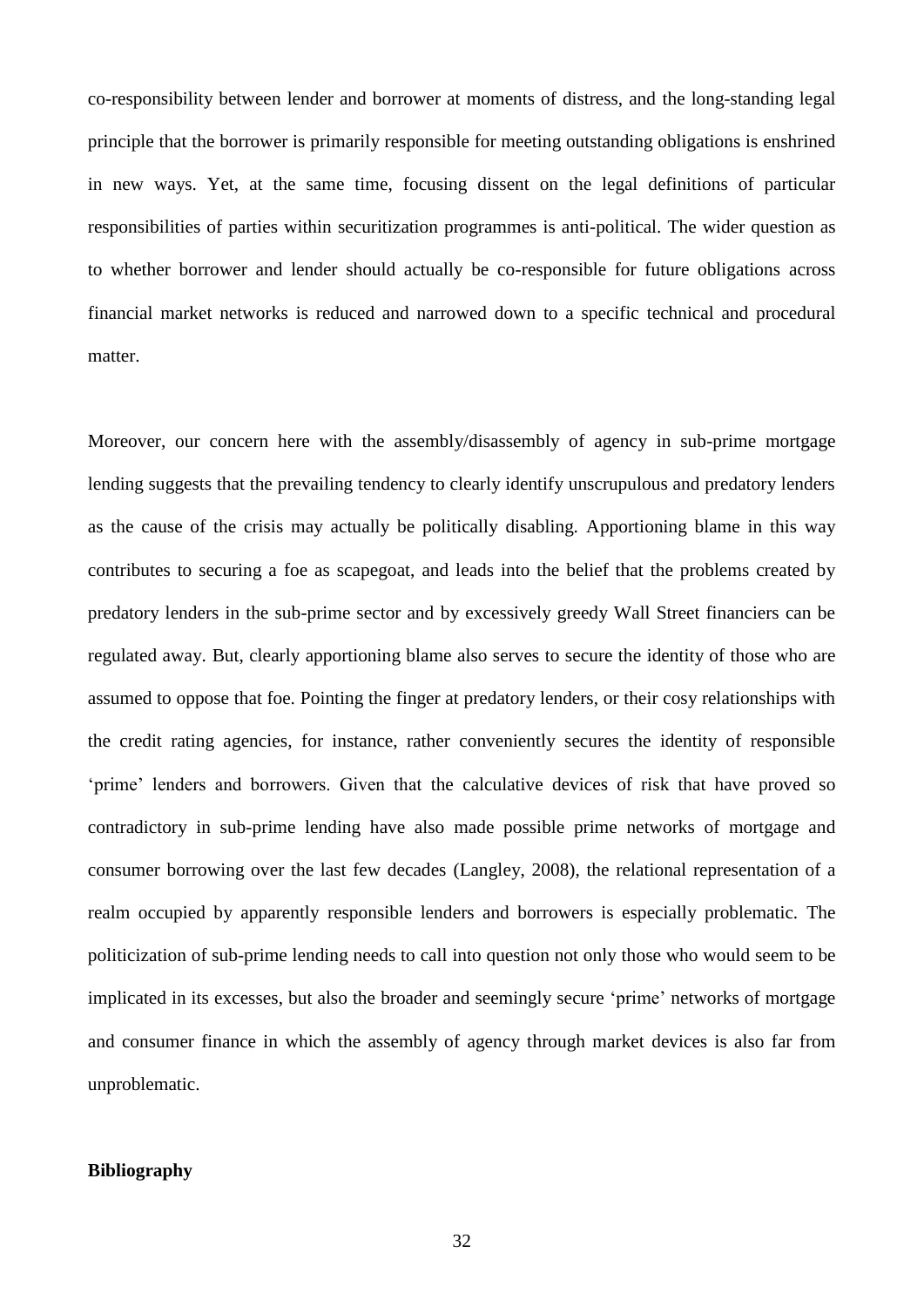Aizcorbe, A.M., Kennickell, A.B., & Moore, K.B. (2003) Recent changes in U.S. family finances: Evidence from the 1998 and 2001 survey of consumer finances. *Federal Reserve Bulletin*, *89*, 1-32.

Amin, A., & Thrift, N. (eds.) (2004) *The Blackwell cultural economy reader*. Oxford: Blackwell

Andrews, E.L. (2007, October 16) Treasury chief moves to stabilize markets; Bernanke is troubled by housing trend. *New York Times*, online edition.

Anderson, J. (2007, March 9) Winners amid doom and gloom. *New York Times*, online edition.

Bajaj, V. (2007, February 28) Freddie Mac tightens standards. *New York Times*, online edition.

Bajaj, V., & Nixon, R. (2006a, July 23) Re-financing, and putting off mortgage pain. *New York Times*, online edition.

Bajaj, V., & Nixon, R. (2006b, December 6) Subprime loans going from boon to housing bane. *New York Times*, online edition.

Bajaj, V., & Haughney, C. (2007, January 26) Tremors at the door. *New York Times*, online edition.

Bank of England (2006) *Financial stability report, July*. Retrieved October 23, 2007, from http://www.bankofengland.co.uk/publications/fsr/2006/fsrfull0606.pdf

Bank of England (2007) *Financial stability report, April*. Retrieved October 23, 2007, from http://www.bankofengland.co.uk/publications/fsr/2007/fsrfull0407.pdf

Barry, A. (2002) The anti-political economy. *Economy and Society, 31*(2), 268-284. Blackburn, R. (2006) Finance and the Fourth Dimension, *New Left Review, 39*, 39-70. Bowley, G., & Anderson, J. (2007, November 4) Where did the buck stop at Merrill?, *New York Times*, online edition.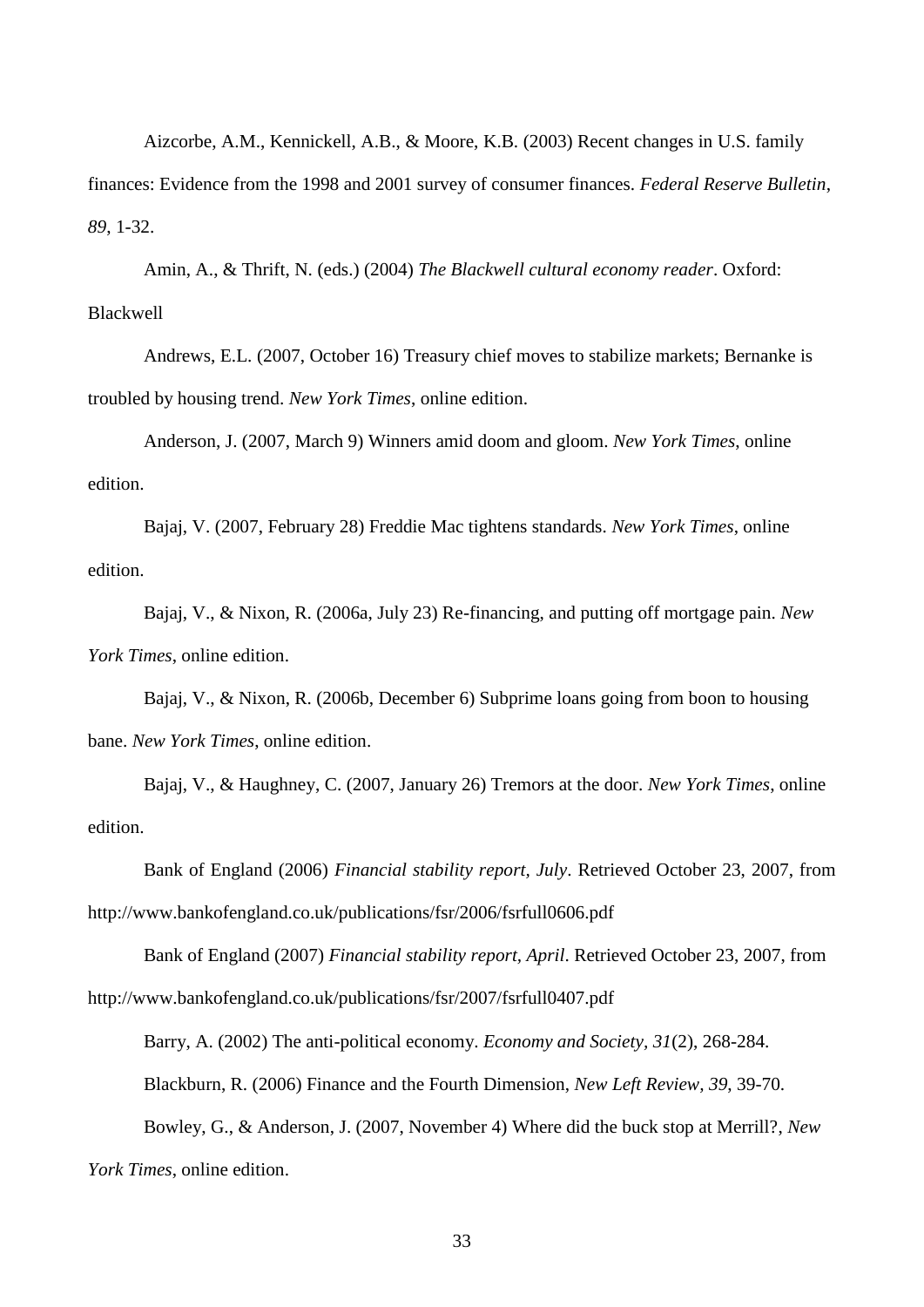Buck, T. (2007, August 16) Rating agencies targeted in EU probe into subprime crisis. *Financial Times*, p.1.

Burton, D. (1994) *Financial services and the consumer*. London: Routledge. Burton, D. (2008) *Credit and consumer society*. London: Routledge.

Burton, D., Knights, D., Leyshon, A., Alferoff, C., & Signoretta, P. (2004) Making a

market: The UK retail financial services industry and the rise of the complex sub-prime credit

market. *Competition and Change, 8*(1), 3-25.

Bush, George W. (2005) State of the Union Address. Retrieved September 19, 2007, from http://www.whitehouse.gov/news/releases/2005/02/20050202-11.html

Callon, M. (1998) Introduction: the embeddedness of economic markets in economics. In M. Callon (Ed.) *The laws of markets* (pp. 1-57). Oxford: Blackwell.

Callon, M. (1999) Actor-network theory – the market test. In J. Law & J. Hassard (Eds.) *Actor network theory and after* (pp. 181-195). Oxford: Blackwell.

Callon, Michel (2005) Why virtualism paves the way to political impotence: A reply to Daniel Miller's critique of The Laws of Markets. *Economic Sociology: European Electronic Newsletter, 6*(2), 3-20.

M. Callon, Y. Millo, & F. Muniesa (Eds.) *Market devices*. Oxford: Blackwell.

Callon, M., & Muniesa, F. (2005) Economic markets as calculative collective devices.

*Organization Studies, 26*(8), 1229-1250.

Carruthers, B.G., & Stinchcombe, A.L. (1999) The social structure of liquidity: Flexibility, markets, and states. *Theory and Society, 28*(3), 353-382.

Chancellor, E. (2005) *Crunch time for credit? An inquiry into the state of the credit system in the United States and Great Britain*. Hampshire: Harriman House Ltd.

Chinloy, P., & MacDonald, N. (2005) Subprime lenders and mortgage market completion. *The Journal of Real Estate Finance and Economics, 30*(2), 153-165.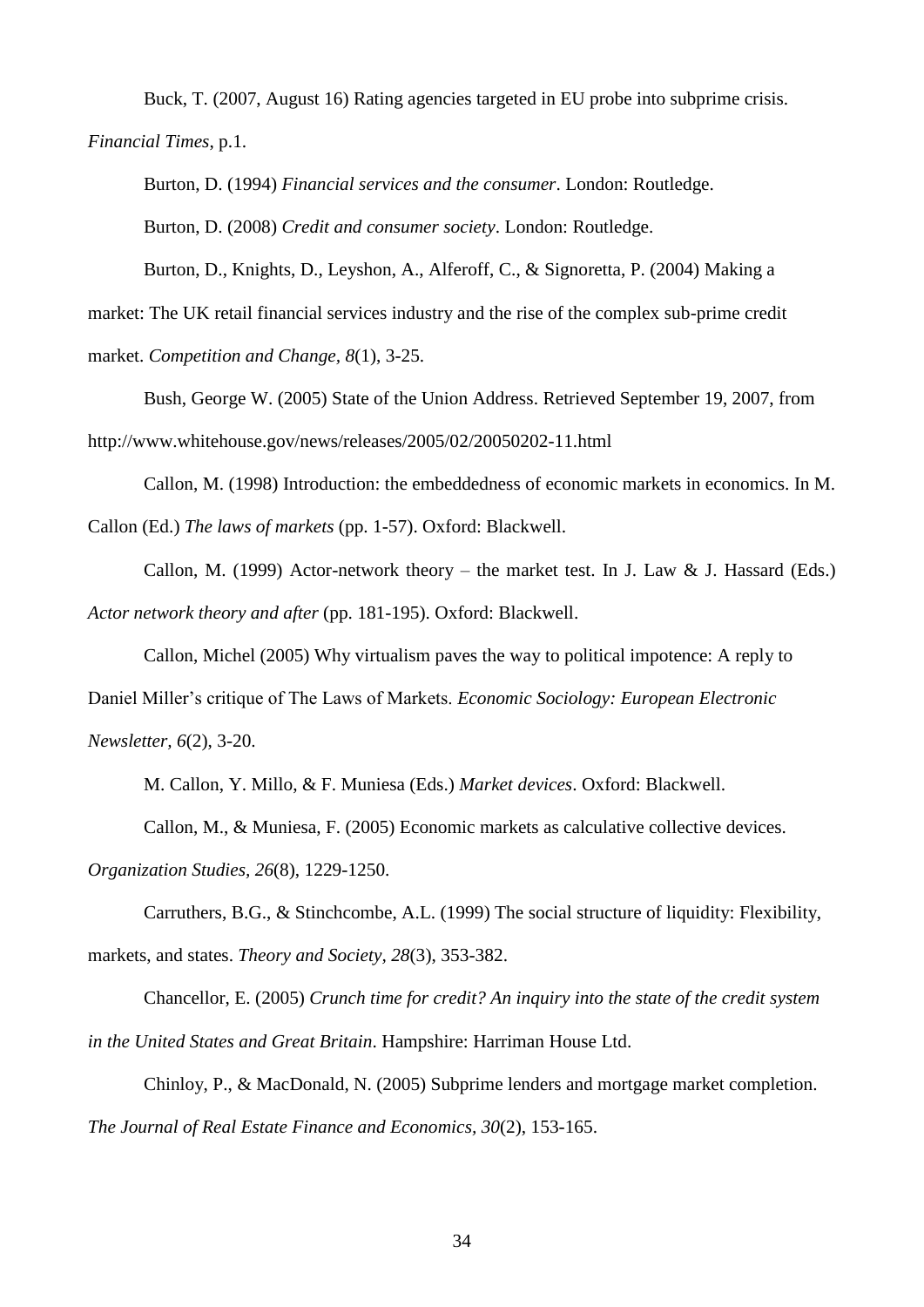Clarkson, B. (2007, September 18) Transparency and trust must keep on driving ratings agencies. *The Financial Times*, p. 42.

Cowan, A.M., & Cowan, C.D. (2004) Default correlation: An empirical investigation of a subprime lender. *Journal of Banking and Finance, 28*(4), 753-771.

Creswell, J. (2007, August 10) Shaky markets prompt rumors of who's in trouble. *New York Times*, online edition.

Crews Cutts, A., & Van Order, R. (2003) *On the economics of subprime lending*.

Washington, DC: Office of the Chief Economist.

Darlin, D. (2006, July 15) Keep eyes fixed on your variable rate mortgage. *New York Times*, online edition.

Davies, P.J., & Scholtes, S. (2007, July 26) Big deals in trouble over debt take up. *Financial Times*, p.1.

Dean, M. (1999) *Governmentality: Power and rule in modern society*. London: Sage.

de Goede, M. (2004) Repoliticizing financial risk. *Economy and Society, 33*(2), 197-217.

de Goede, M. (2005) *Virtue, fortune, and faith: A genealogy of finance*. Minneapolis, MN:

University of Minnesota.

Dodd, C.J. (2007a) Statement of Christopher J. Dodd at Mortgage Market Turmoil: Causes and Consequences. Hearing of US Senate Committee on Banking, Housing, and Urban Affairs, March 22. Retrieved September 15, 2007, from

http://banking.senate.gov/index.cfm?Fuseaction=Hearings.Detail&HearingID=254

Dodd, C.J (2007b) Statement of Christopher J. Dodd at The Role and Impact of Credit Rating Agencies in the Subprime Credit Markets. Hearing of US Senate Committee on Banking, Housing, and Urban Affairs, September 26. Retrieved January 4, 2008, from

http://banking.senate.gov/\_files/dodd.pdf

du Gay, P., & Pryke, M. (Eds.) (2002) *Cultural economy: Cultural analysis and commercial life*. London: Sage.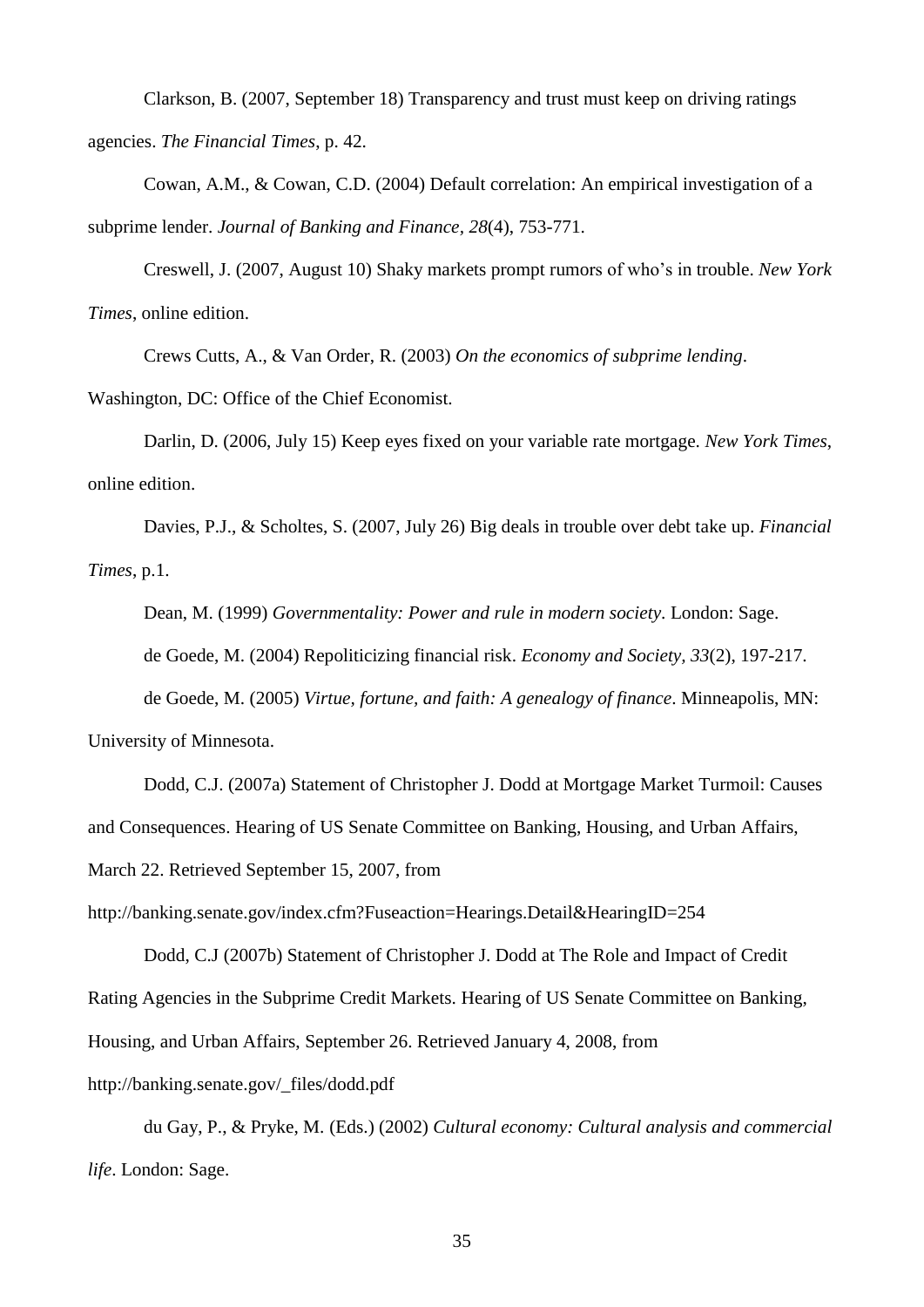Dymski, G.A. (2005) Financial globalization, social exclusion and financial crisis.

*International Review of Applied Economics, 19*(4), 439-457.

*The Economist* (2006, December 13) Subprime subsidence. Online edition.

-------- (2007a, June 21) Bearish turns. Online edition.

-------- (2007b, February 15) Bleak houses. Online edition.

-------- (2007c, March 22) Cracks in the façade. Online edition.

-------- (2007d, April 19) Credit derivatives: at the risky end of finance. Online edition.

-------- (2007e, February 28) Rethinking risk. Online edition.

-------- (2007f, March 10) Rising damp. pp. 93-4.

-------- (2007g, December 8) Subprime solutions. p. 92.

Eggert, K. (2007) Testimony at Subprime Mortgage Market Turmoil: Examining the Role of Securitization. Hearing of the Senate Banking, Housing and Urban Affairs Committee's Subcommittee on Securities, Insurance, and Investments, April 17. Retrieved September 12, 2007,

from http://banking.senate.gov/index.cfm?Fuseaction=Hearings.Detail&HearingID=256

Elliott, L. (2007, March 26) We have nothing to fear but Wall Street. *The Guardian*, online edition.

Erturk, I., Froud, J., Sukhdev, J., Leaver, A., &Williams, K. (2007) The democratization of finance? Promise, outcomes and conditions. *Review of International Political Economy, 14*(4), 553- 576.

Essen, Y. (2007, November 26) Shareholders take legal action against rating agencies in US. *Daily Telegraph*, p. B1.

Fannie Mae (2005) *Housing solutions: Working with our partners to meet America's toughest housing needs*. Retrieved September 15, 2007, from http://www.fanniemae.com/iniatives/pdf/housing/housingsolutionsreport.pdf

Fraser, S. (2005) *Wall Street: A cultural history*. London: Faber and Faber.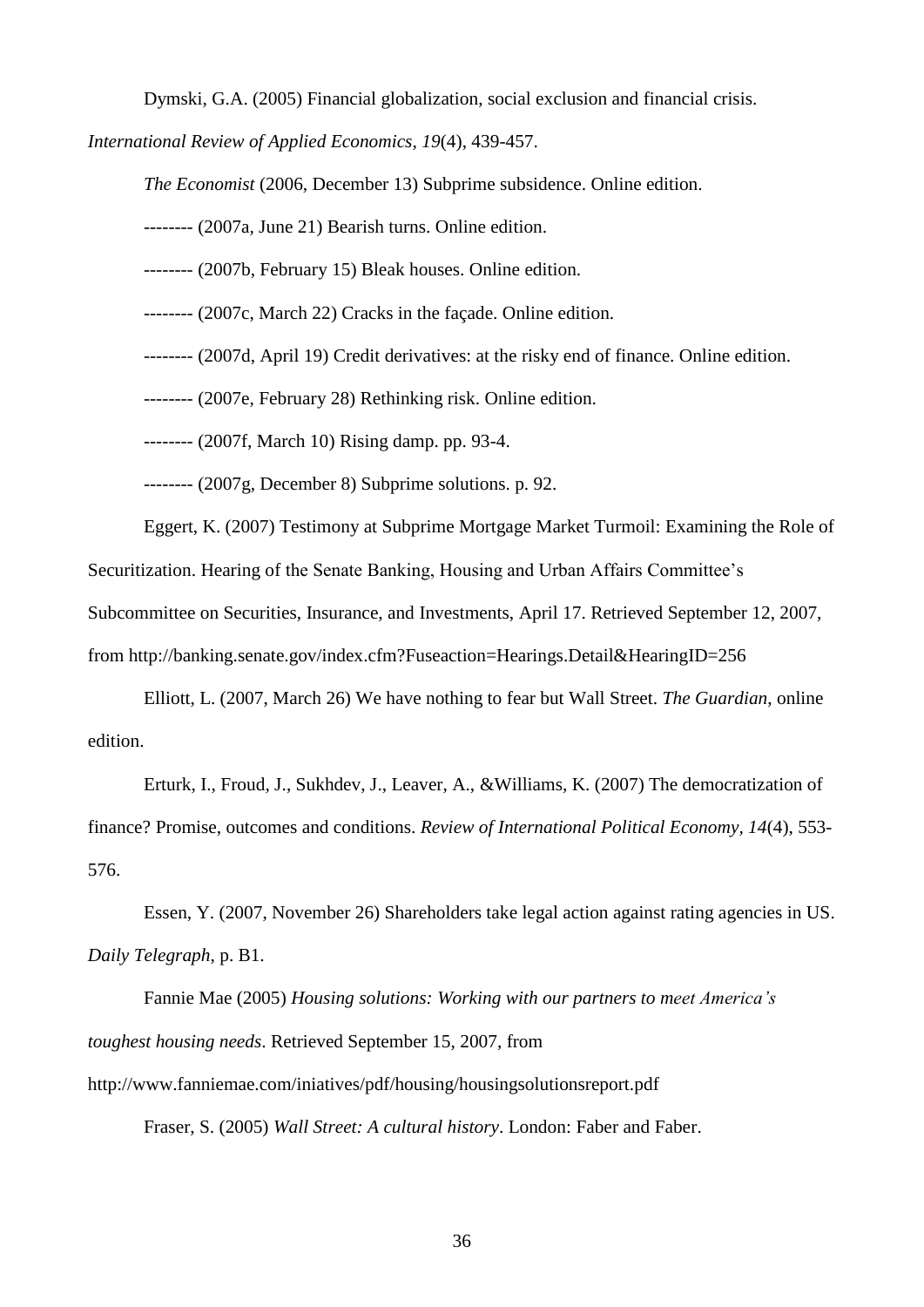Freddie Mac (2005) *Just the facts: How we make home possible*. Retrieved September 15,

2007, from http://www.freddiemac.com/news/pdf/Just\_the\_Facts3.pdf

Froud, J., Johal, S., Leaver, A., & Williams, K. (2006) *Financialization and strategy: narrative and numbers*. London: Routledge.

Gotham, K.F. (2006) The secondary circuit of capital reconsidered: Globalization and the U.S. real estate sector. *American Journal of Sociology, 112*(1), 231-275.

Grey, C. (1997) Suburban subjects: Financial services and the new right. In D. Knights & T. Tinker (Eds.) *Financial institutions and social transformations* (pp. 47-67). Basingstoke: MacMillan.

Kiff, J., and Mills, P. (2007) *Money for nothing and checks for free: Recent developments in U.S. subprime mortgage markets*. *International Monetary Fund Working Paper*, WP/07/188, July.

Kirchhoff, S., & Block, S. (2004, July 12) Subprime loan market grows despite troubles.

*USA Today*, online edition. Retrieved August 23, 2007, from

http://www.usatoday.com/money/perfi/housing/2004-12-07-subprime-day-2-usat\_x.htm

Knight, F. (1921) *Risk, uncertainty and profit*. New York: A.M. Kelley.

Knorr-Cetina, K. (2003) From pipes to scopes. *Distinktion, 7*, 7-23.

Kochan, N. (2001, August 1) Turning bad credits into profits. *The Banker*, pp. 3-6.

Langley, P. (2006) Securitising suburbia: the transformation of Anglo-American mortgage

finance. *Competition and Change, 10*(3), 283-299.

Langley, P. (2008) *The everyday life of global finance: saving and borrowing in Anglo-America*. Oxford: Oxford University Press.

Latour, B. (1987) *Science in action: How to follow scientists and engineers through society*. Milton Keynes: Open University Press.

Latour, B. (1999) On recalling ANT. In J. Law & J. Hassard (Eds.) *Actor network theory and after* (pp. 15-25). Oxford: Blackwell.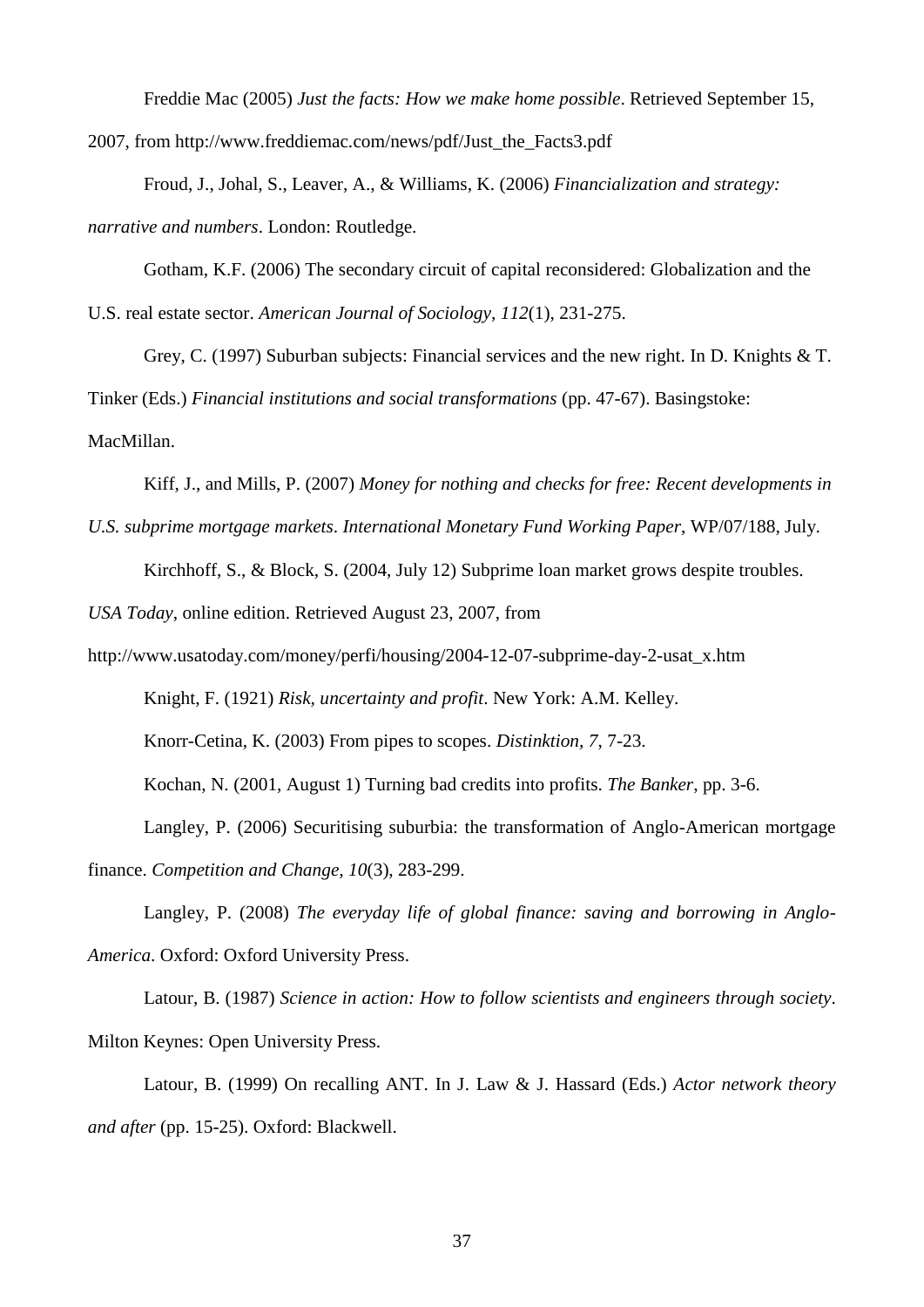Latour, B. (2007) *Reassembling the social: An introduction to actor-network theory*.

Oxford: Oxford University Press.

Leyshon, A., & Thrift, N. (1995) Geographies of financial exclusion: financial abandonment in Britain and the United States. *Transactions of the Institute of British Geographers, 20*(2), 312- 341.

Leyshon, A., & Thrift, N. (1999) Lists come alive: electronic systems of knowledge and the rise of credit scoring in retail banking. *Economy and Society, 28*(3), 434-466.

MacKenzie, D. (2004) The big, bad wolf and the rational market: Portfolio insurance, the 1987 crash and the performativity of economics. *Economy and Society, 33*(3), 303-334.

MacKenzie, D. (2006) *An engine, not a camera: How financial models shape markets*. Cambridge, MASS: MIT Press.

Marron, D. (2007) Lending by numbers: credit scoring and the constitution of risk within American consumer credit. *Economy and Society, 36*(1), 103-133.

Miller, D. (2002) Turning Callon the right way up. *Economy and Society, 31*(2), 218-233.

Mitchell, T. (2002) *Rule of experts: Egypt, techno-politics, modernity*. Berkley: University of California Press.

Morgan, G., & Sturdy, A. (2000) *Beyond organizational change: Structure, discourse and power in UK financial services*. Basingstoke: MacMillan.

Muniesa, F., Millo, Y., & Callon, M. (2007) An introduction to market devices. In M.

Callon, Y. Millo, & F. Muniesa (Eds.) *Market Devices* (pp. 1-12). Oxford: Blackwell Publishing. Peters, J.W., & Andrews, E.L. (2007, March 29) Manageable threats seen by Fed chief. *New York Times*, online edition.

Poon, M. (2007) Scorecards as devices for consumer credit: the case of Fair, Isaac &

Company Incorporated. In M. Callon, Y. Millo, & F. Muniesa (Eds.) *Market Devices* (pp. 284-306). Oxford: Blackwell.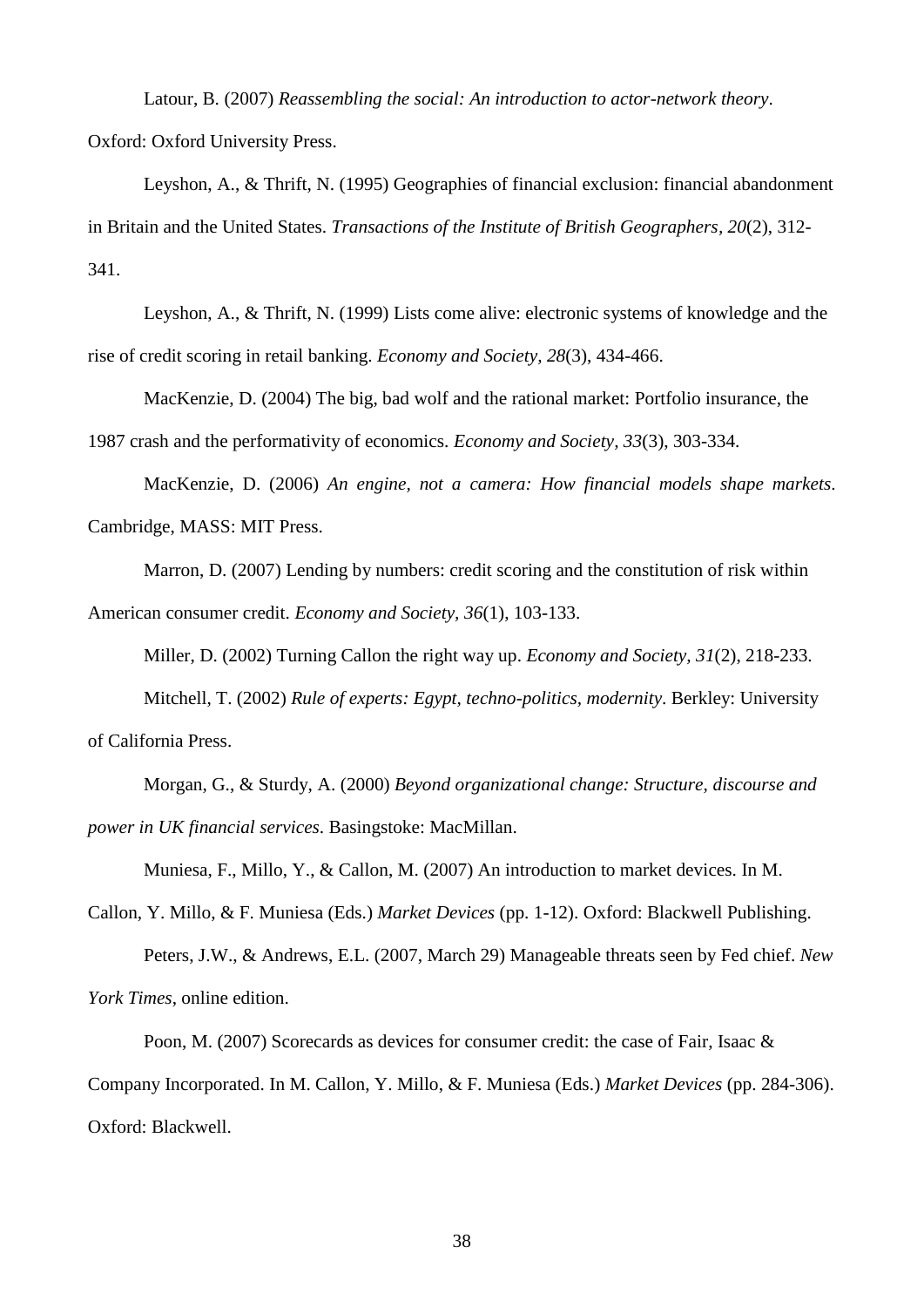Preda, A. (2006) Socio-technical agency in financial markets: the case of the stock ticker. *Social Studies of Science, 36*(5), 753-782.

Pryke, M. (2007) Geomoney: An option on frost, going long on clouds. *Geoforum, 38*(3), 576-588.

Pryke, M., & du Gay, P. (2007) Take an issue: Cultural economy and finance. *Economy and Society, 36*(3), 339-354.

Read, J. (2007) Statement of Jack Read at The Role and Impact of Credit Rating Agencies in the Subprime Credit Markets. Hearing of US Senate Committee on Banking, Housing, and Urban Affairs, September 26. Retrieved January 4, 2008, from

http://banking.senate.gov/\_files/ACF1CC4.pdf

Reddy, S. (1996) Claims to expert knowledge and the subversion of democracy: The triumph of risk over uncertainty. *Economy and Society, 25*(2), 222-254

Rushton, E.W. (2007) Testimony of Emory W. Rushton, Senior Deputy Comptroller and Chief National Bank Examiner, Office of the Comptroller of the Currency, at Mortgage Market Turmoil: Causes and Consequences. Hearing of Senate Committee on Banking, Housing, and Urban Affairs, March 22. Retrieved January 4, 2008, from

http://banking.senate.gov/index.cfm?Fuseaction=Hearings.Detail&HearingID=254

Samuels, S. (2007) Testimony of Sandor Samuels, Executive Mangaging Director, Countrywide Financial Corporation, at Mortgage Market Turmoil: Causes and Consequences. Hearing of Senate Committee on Banking, Housing, and Urban Affairs, March 22. Retrieved January 4, 2008, from

http://banking.senate.gov/index.cfm?Fuseaction=Hearings.Detail&HearingID=254

Shlay, A.B. (2006) Low-income homeownership: American dream or delusion. *Urban Studies, 43*(3), 511-531.

Sinclair, T.J. (2005) *The new masters of capital: American bond rating agencies and the politics of creditworthiness*. Ithaca, NY: Cornell University Press.